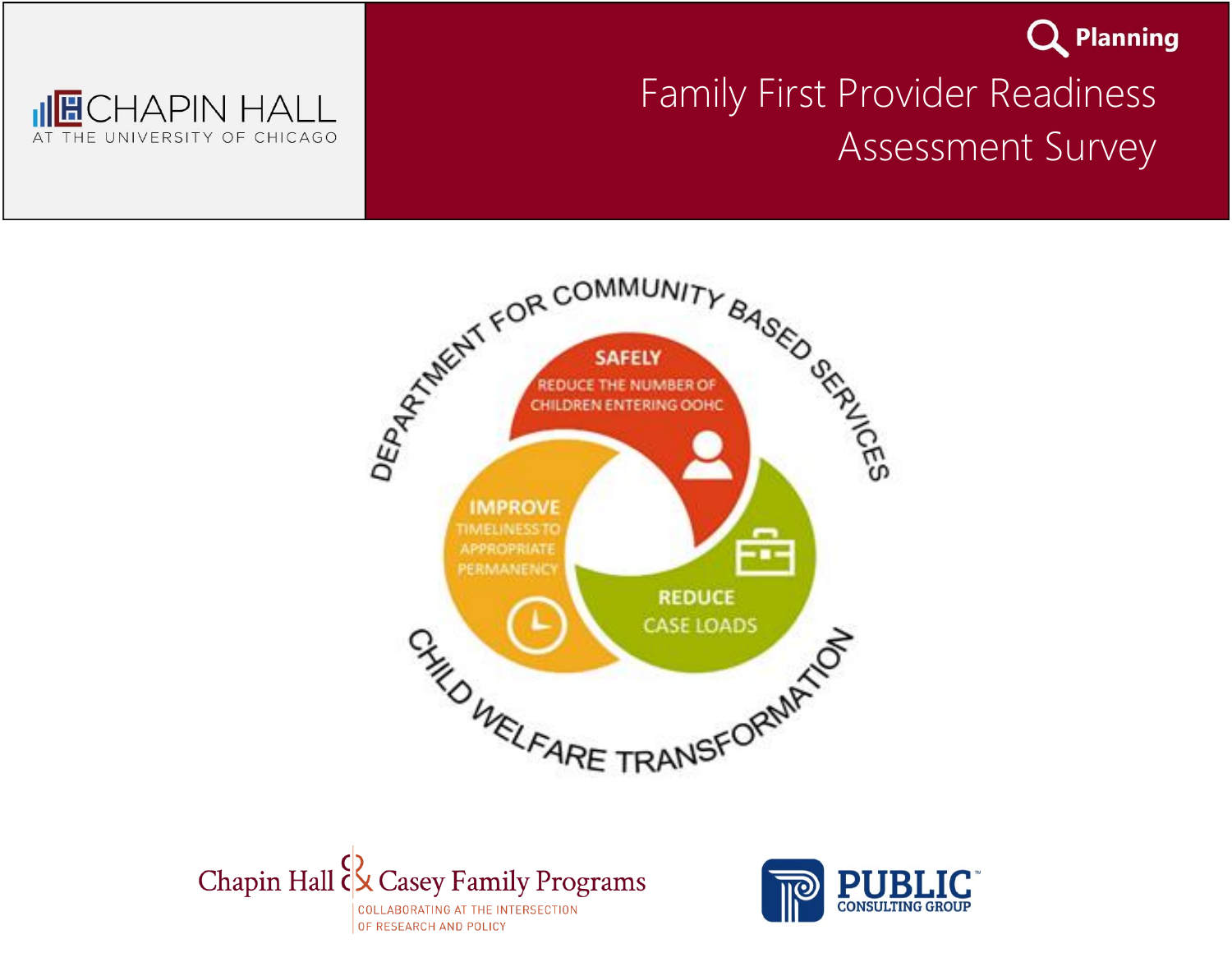### **Purpose of the survey:**

The purpose of this Readiness Assessment is to assess how ready or prepared organizations are to partner with the Kentucky Department of Community-Based Services (DCBS) on the implementation of the Family First Prevention Services Act and the Decoupling Initiative. The survey includes a number of domains relative to the implementation of evidenced-based practices, trauma-informed care, federal Qualified Residential Treatment Program criteria, continuous quality improvement, and decoupling of provider rates. Not all domains will be relevant to all respondents. Agency leaders are asked to respond only to questions that pertain to the range of services they provide.

Survey findings will inform DCBS' planning and decision-making related to the implementation of the Family First Prevention Services Act and Kentucky's larger child welfare transformation. DCBS is grateful for your responses and your partnership more broadly in our collective efforts to improve outcomes for Kentucky's most vulnerable children and families.

### **Participation**

Your provider agency is encouraged to participate in this web-based online survey designed to assess Kentucky provider readiness related to the Family First Prevention Services Act and the decoupling of provider rates. This assessment process reflects a partnership between DCBS, Chapin Hall at the University of Chicago, and the Public Consulting Group. Only one Provider Readiness Assessment Survey should be submitted per provider agency.

Your participation in this survey is voluntary. You may refuse and exit the survey at any time without penalty.

### **Benefits**

You will receive no direct benefits from participating in this survey. However, your responses will help us learn more about the readiness and capacity of private providers to partner with DCBS in the implementation of the Family First Prevention Services Act and the decoupling initiative.

### **Contact**

If you have any questions about the survey, please contact  $\rho$  by phone  $\rho$  or email  $\rho$ 

**\*Access to the online Survey closes on \_\_\_\_\_\_ at \_\_\_\_\_.\*** 

**\*All fields are required. You must provide an answer to each question before moving to the next page in the survey and before submitting your survey.\***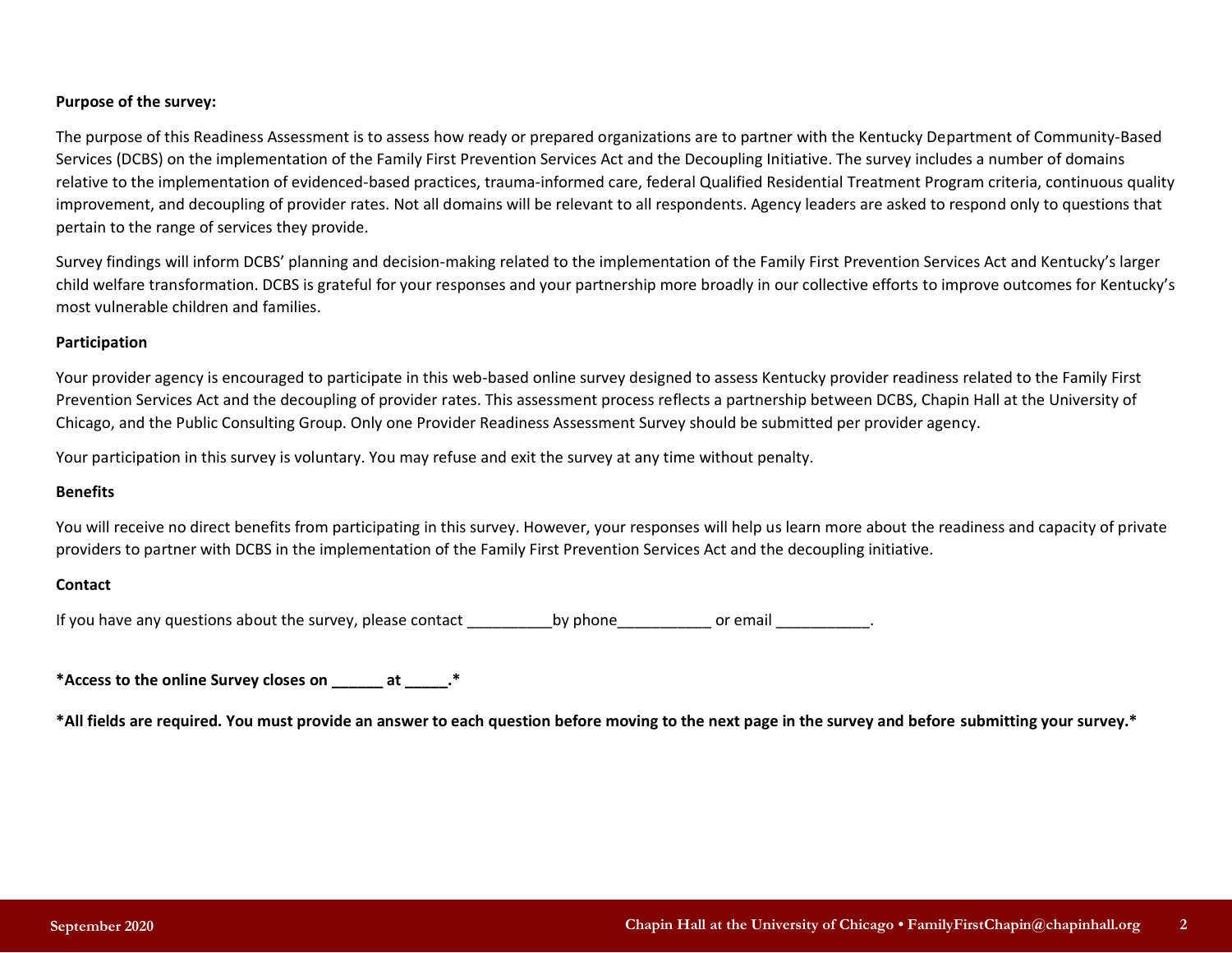|    | 1. Agency name:                                                                                                                                                           |                             |                                                                        |                      |                                                                                                                                                                                          |
|----|---------------------------------------------------------------------------------------------------------------------------------------------------------------------------|-----------------------------|------------------------------------------------------------------------|----------------------|------------------------------------------------------------------------------------------------------------------------------------------------------------------------------------------|
|    | 2. Agency Main Location: Address                                                                                                                                          |                             |                                                                        |                      |                                                                                                                                                                                          |
|    | 3. Agency Main Location: Phone Number                                                                                                                                     |                             |                                                                        |                      |                                                                                                                                                                                          |
| 4. | Contact Person for this Survey: Name and Title                                                                                                                            |                             |                                                                        |                      |                                                                                                                                                                                          |
| 5. | Contact Person for this Survey: Address                                                                                                                                   |                             |                                                                        |                      |                                                                                                                                                                                          |
| 6. | Contact Person for this Survey: Direct Phone Number                                                                                                                       |                             |                                                                        |                      |                                                                                                                                                                                          |
| 7. | Contact Person for this Survey: Email Address                                                                                                                             |                             |                                                                        |                      |                                                                                                                                                                                          |
| 8. | Does your agency have a current contract with DCBS?                                                                                                                       |                             |                                                                        | $\Box$ Yes $\Box$ No |                                                                                                                                                                                          |
| 9. | Do you operate a program for any of the following special populations                                                                                                     |                             |                                                                        |                      |                                                                                                                                                                                          |
|    | a. Pregnant and Parenting Teens?<br>Sex Trafficking Victims?<br>b.<br>Independent Youth Age 18 and older?<br>c.<br>Family-Based Substance Abuse Treatment Facility?<br>d. | $\square$ Yes<br>$\Box$ Yes | $\Box$ No<br>$\Box$ No<br>$\Box$ Yes $\Box$ No<br>$\Box$ Yes $\Box$ No |                      | If Yes, In what county(ies) do you operate:<br>If Yes, In what county(ies) do you operate:<br>If Yes, In what county(ies) do you operate:<br>If Yes, In what county(ies) do you operate: |
|    | 10. Does your agency operate a residential facility?                                                                                                                      |                             | $\Box$ Yes $\Box$ No                                                   |                      |                                                                                                                                                                                          |

*If Yes, Please indicate the county(ies) in which the residential facility operates: drop-down list If Yes,* respondent must complete Domain D – Qualified Residential Treatment Programs (QRTPs)

11. Does your agency have a Private Child Care (PCC) agreement and/or a Private Child Placing (PCP) agreement with the Kentucky Department

of Community-Based Services (DCBS)?

 $\Box$  Yes  $\Box$  No

*If Yes,* respondent must complete Domain E – Decoupling Initiative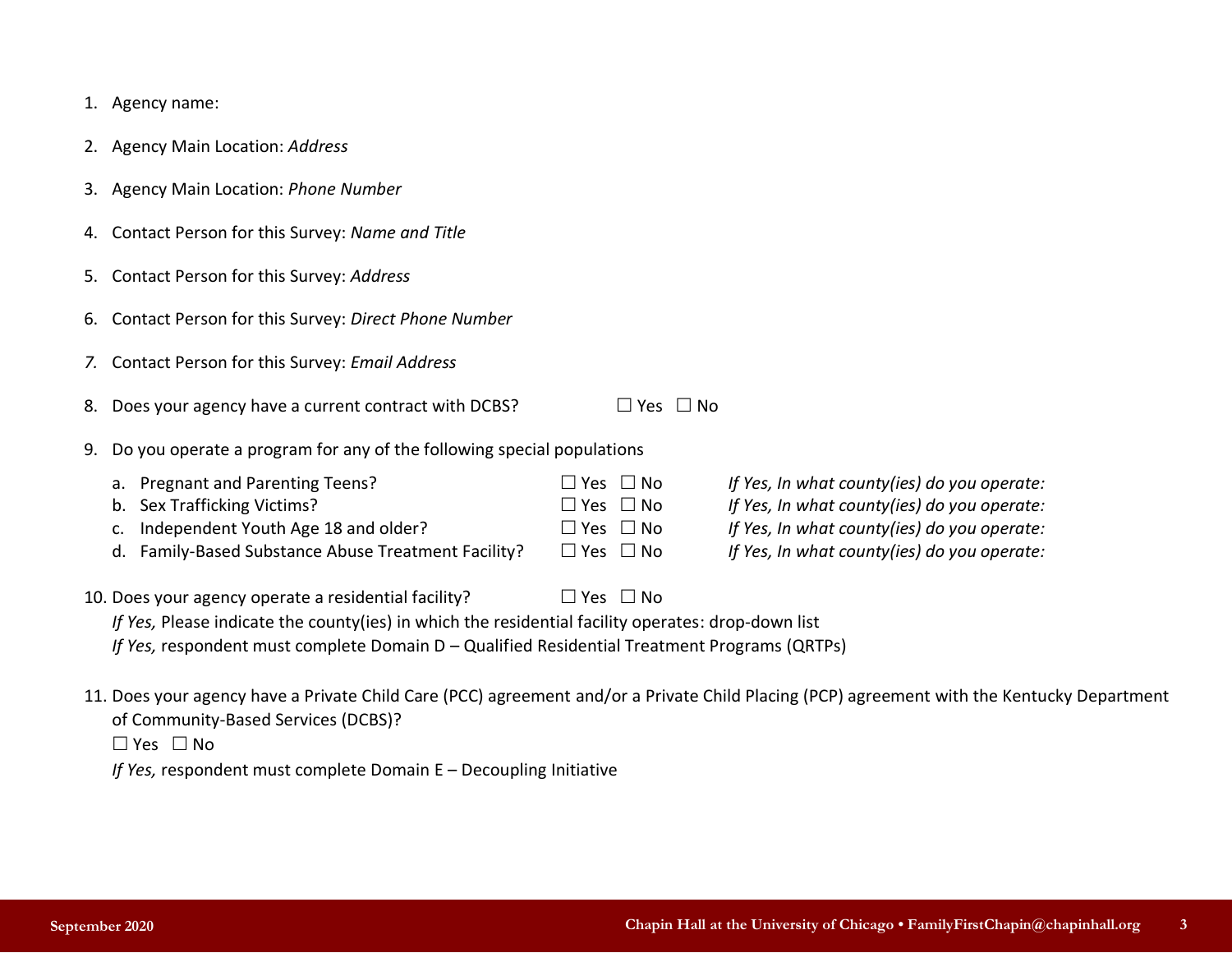### **Provider Readiness Assessment Survey**

The Provider Readiness Assessment Survey is designed to gauge the extent to which key indicators of capacity relevant to each domain exist or have the potential to be built over time. While survey findings will be used to inform DCBS' planning and decision-making related to Kentucky's child welfare transformation efforts, this survey also provides an opportunity for provider agencies to assess their own capacity related to each of the five domains and identify areas for enhancement and capacity building.

The survey is comprised of five (5) readiness domains as described in the chart below. Agencies should complete readiness domains as described below:

- **ALL** agencies must complete:
	- $\circ$  Domain A Trauma Informed approach
	- $\circ$  Domain B Evidence-based Programs (EBPs)
	- o Domain C Continuous Quality Improvement and Data Use
- Agencies that operate a Residential Facility must also complete:
	- o Domain D Qualified Residential Treatment Programs (QRTPs)
- Agencies that have a Private Child Care (PCC) agreement and/or a Private Child Placing (PCP) agreement with the Cabinet must also complete:
	- o Domain E Decoupling Initiative\*

\*Respondents will be prompted to "Submit" the Readiness Assessment portion of the survey before moving on to Domain E – Decoupling Initiative.

### **Administering the Survey**

Agency leaders are encouraged to engage a diverse representation of staff at all levels of the organization in completing the readiness assessment. This may include executive leaders, clinicians, program managers, and direct service staff. This group activity can occur as part of a regularly scheduled meeting or representatives can be pulled together specifically for purposes of completing this survey. Completing the survey together and working to come to consensus around how the items are rated can promote meaningful discussion among key stakeholders about agency capacity across these key domains. Agency leaders may want to share a copy of the readiness assessment tool with participants in advance so they can familiarize themselves with the questions and come prepared to engage in the discussion and rating decision.

\*Only one Provider Readiness Assessment Survey should be submitted per agency. \*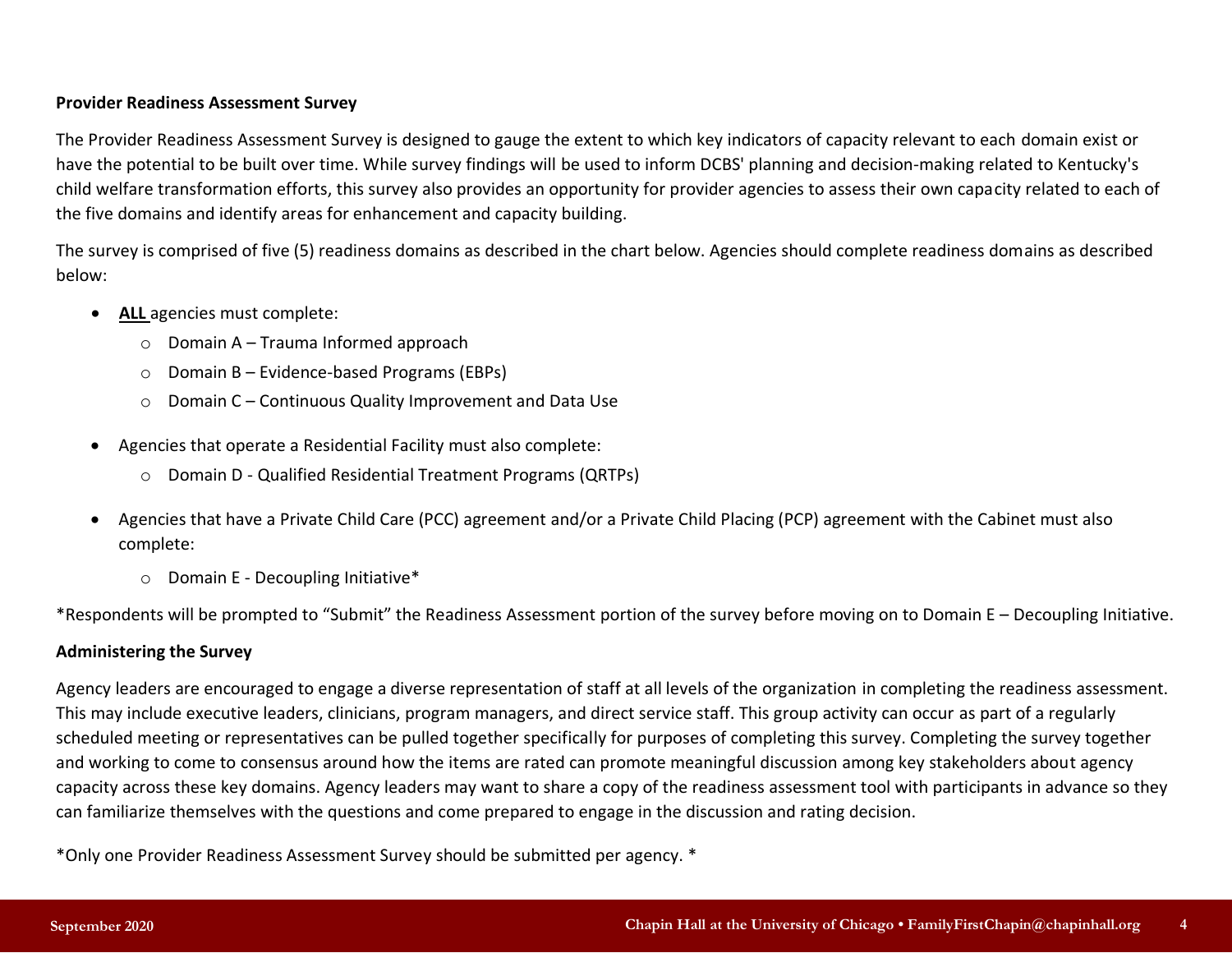# Domain A: TRAUMA INFORMED APPROACH

The items in this domain refer to the implementation of services or programs under an organizational structure and treatment framework that involves understanding, recognizing and responding to the effects of all types of trauma and in accordance with recognized principles of a trauma-informed approach and trauma specific interventions to address trauma's consequences and facilitate healing. *(Children's Bureau Information Transmittal: ACYF-CB-IM-18-02)*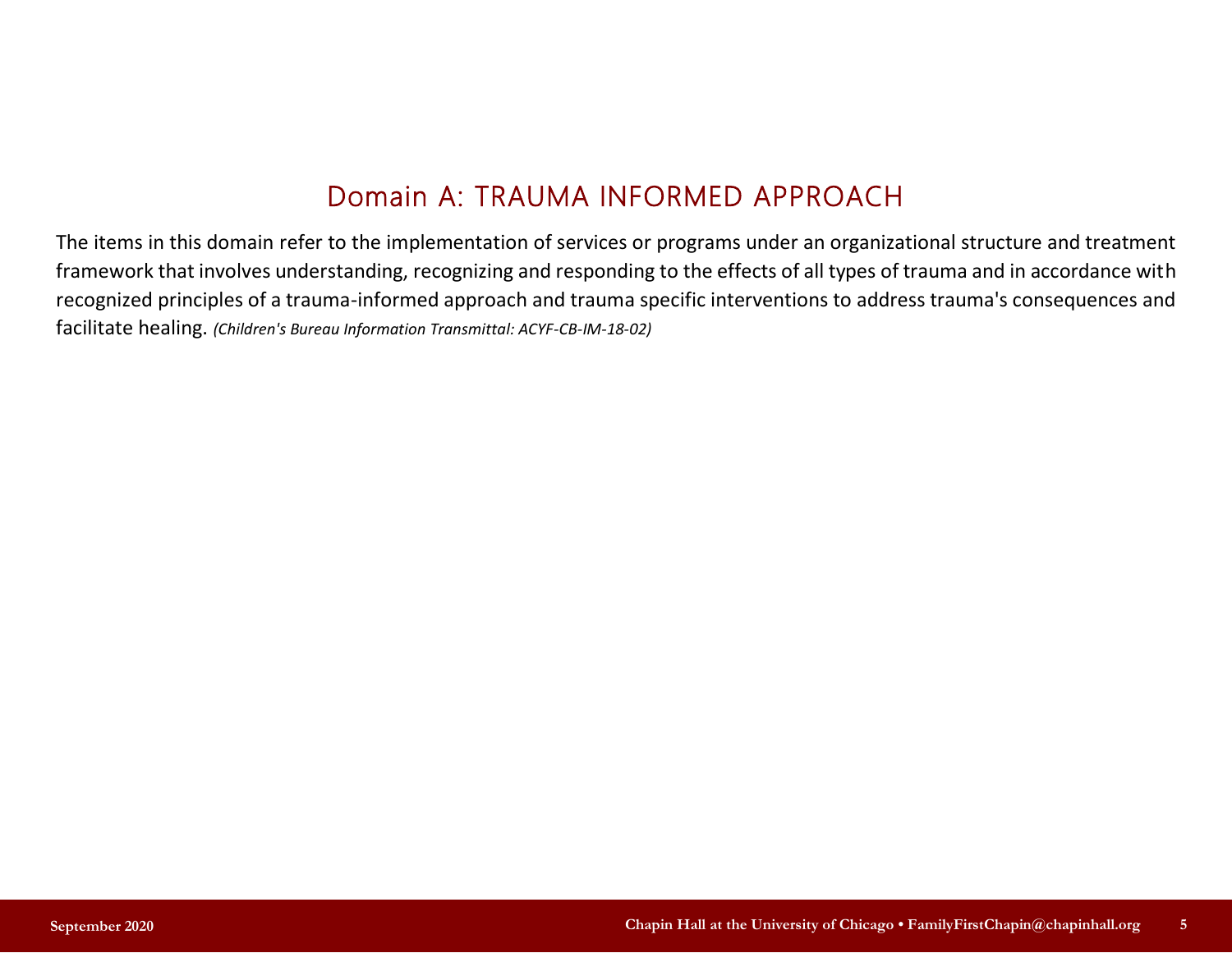|     | A. TRAUMA INFORMED APPROACH                                                                                                                                                                                                                                                                                                                   | <b>Completely</b><br>true | <b>Somewhat</b><br>true | Not at<br>all true |
|-----|-----------------------------------------------------------------------------------------------------------------------------------------------------------------------------------------------------------------------------------------------------------------------------------------------------------------------------------------------|---------------------------|-------------------------|--------------------|
| 1.  | The agency has adopted a formal policy or mission statement that refers to the importance of trauma and the need to account for youth and<br>family experiences of trauma in all aspects of program operation.                                                                                                                                |                           |                         |                    |
| 2.  | Trauma competencies are identified in personnel policies and employee performance evaluations.                                                                                                                                                                                                                                                |                           |                         |                    |
| 3.  | All direct service staff receive trauma training as part of the initial training process.                                                                                                                                                                                                                                                     |                           |                         |                    |
| 4.  | All non-direct service staff (i.e., maintenance, clerical, etc.) receive trauma training as part of the initial training process.                                                                                                                                                                                                             |                           |                         |                    |
| 5.  | All direct service staff receive ongoing training on trauma related topics.                                                                                                                                                                                                                                                                   |                           |                         |                    |
| 6.  | All non-direct service staff (i.e., maintenance, clerical, etc.) receive ongoing training on trauma related topics.                                                                                                                                                                                                                           |                           |                         |                    |
| 7.  | Training includes the effects of secondary traumatic stress and the importance of self-care for staff.                                                                                                                                                                                                                                        |                           |                         |                    |
| 8.  | Staff members have received basic education in the maintenance of personal and professional boundaries (e.g., confidentiality, dual<br>relationships, sexual harassment).                                                                                                                                                                     |                           |                         |                    |
| 9.  | Policies regarding confidentiality and access to information are clear, provide adequate protection for the privacy of youth, and are<br>communicated to families.                                                                                                                                                                            |                           |                         |                    |
| 10. | There is a clearly written, easily accessible statement of youth and family rights and grievance procedures.                                                                                                                                                                                                                                  |                           |                         |                    |
| 11. | There are policies, procedures and resources available to support staff to communicate effectively and convey information in a manner that is<br>easily understood by diverse audiences (i.e., limited English proficiency, those who have low literacy skills, individuals with disabilities, and<br>those who are deaf or hard of hearing). |                           |                         |                    |
| 12. | There is a consistent screening process in place to identify individuals who have been exposed to trauma.                                                                                                                                                                                                                                     |                           |                         |                    |
| 13. | A trauma assessment is administered by a clinical service provider for the purpose of gathering specific information about events identified in<br>the initial screening.                                                                                                                                                                     |                           |                         |                    |
| 14. | Trauma specific assessment tools are used to inform service planning.                                                                                                                                                                                                                                                                         |                           |                         |                    |
| 15. | Trauma informed safety plans are written for all children, youth and families (i.e., triggers, behaviors when over-stressed, strategies to lower<br>stress, support people for child).                                                                                                                                                        |                           |                         |                    |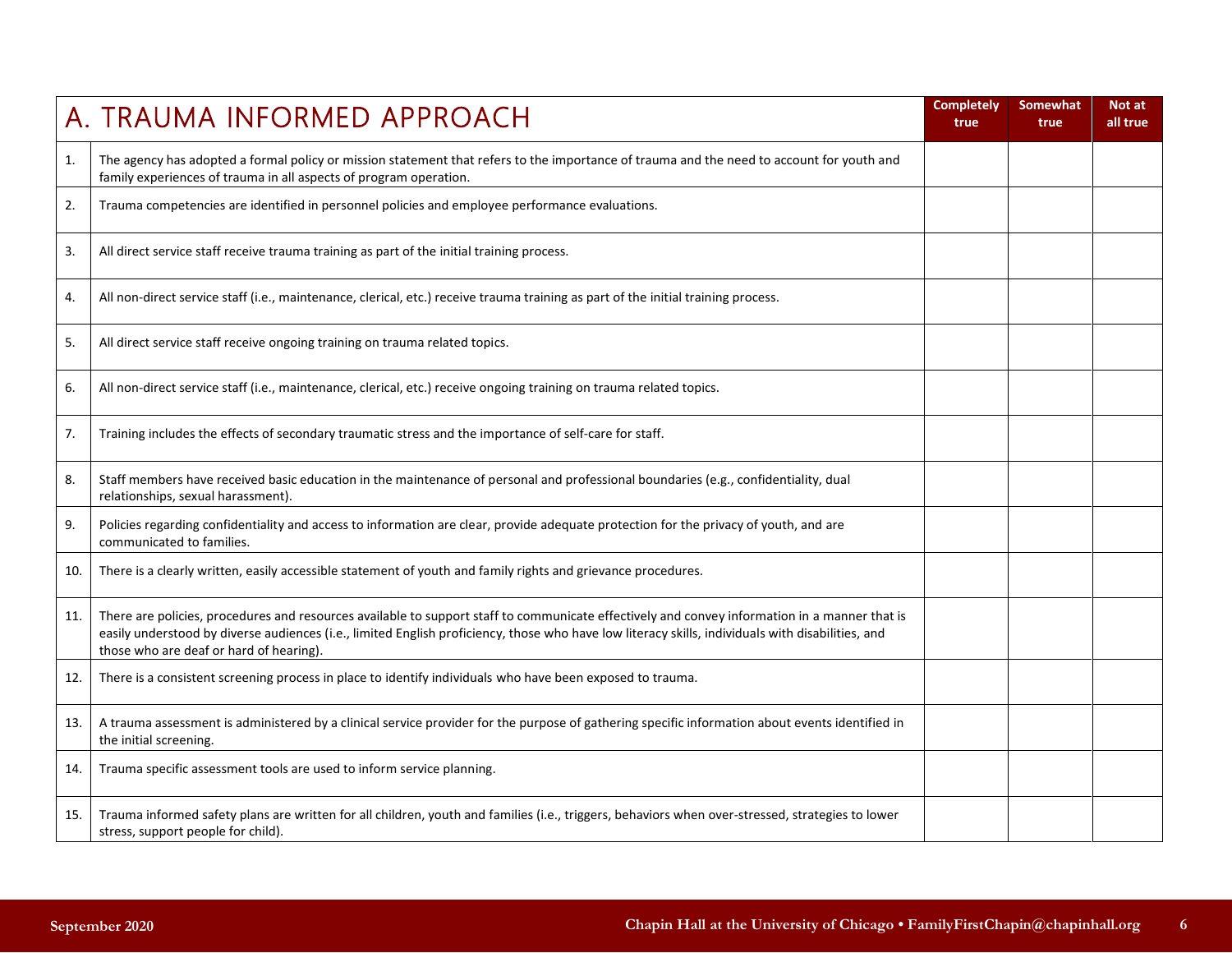| 16. | There are policies and procedures in place to support staff to engage with children and families in a way that is sensitive to their unique culture<br>and identity.                                                                                                                                                                                                                                                                                                         |  |  |
|-----|------------------------------------------------------------------------------------------------------------------------------------------------------------------------------------------------------------------------------------------------------------------------------------------------------------------------------------------------------------------------------------------------------------------------------------------------------------------------------|--|--|
| 17. | Program activities and settings ensure the physical and emotional safety of youth, family and staff.                                                                                                                                                                                                                                                                                                                                                                         |  |  |
| 18. | The agency has access to a clinician with expertise in trauma and trauma related interventions (on-staff or available for regular consultation)                                                                                                                                                                                                                                                                                                                              |  |  |
| 19. | The organization has regularly scheduled procedures/opportunities for youth and families to provide input into programming.                                                                                                                                                                                                                                                                                                                                                  |  |  |
| 20. | Summary Rating Justification: Please write a brief summary/rationale for the responses selected in this domain. When the responses selected are "Completely True," the summary should<br>include sufficient examples or additional detail to support that determination. When the responses "Somewhat True" or "Not At All True" are selected, the summary should speak<br>specifically to what actions or resources would be needed to make the response "Completely True". |  |  |

*Many of the questions in this domain were adapted from the following sources:* 

- *Thrive Guide to Trauma-Informed Organizational Development*
- *Trauma Informed Organizational Survey (Trauma informed Care Project)*
- *Trauma Informed System Change Instrument (Children's Trauma Assessment Center)*
- *Creating Cultures of Trauma-Informed Care: Program Fidelity Scale*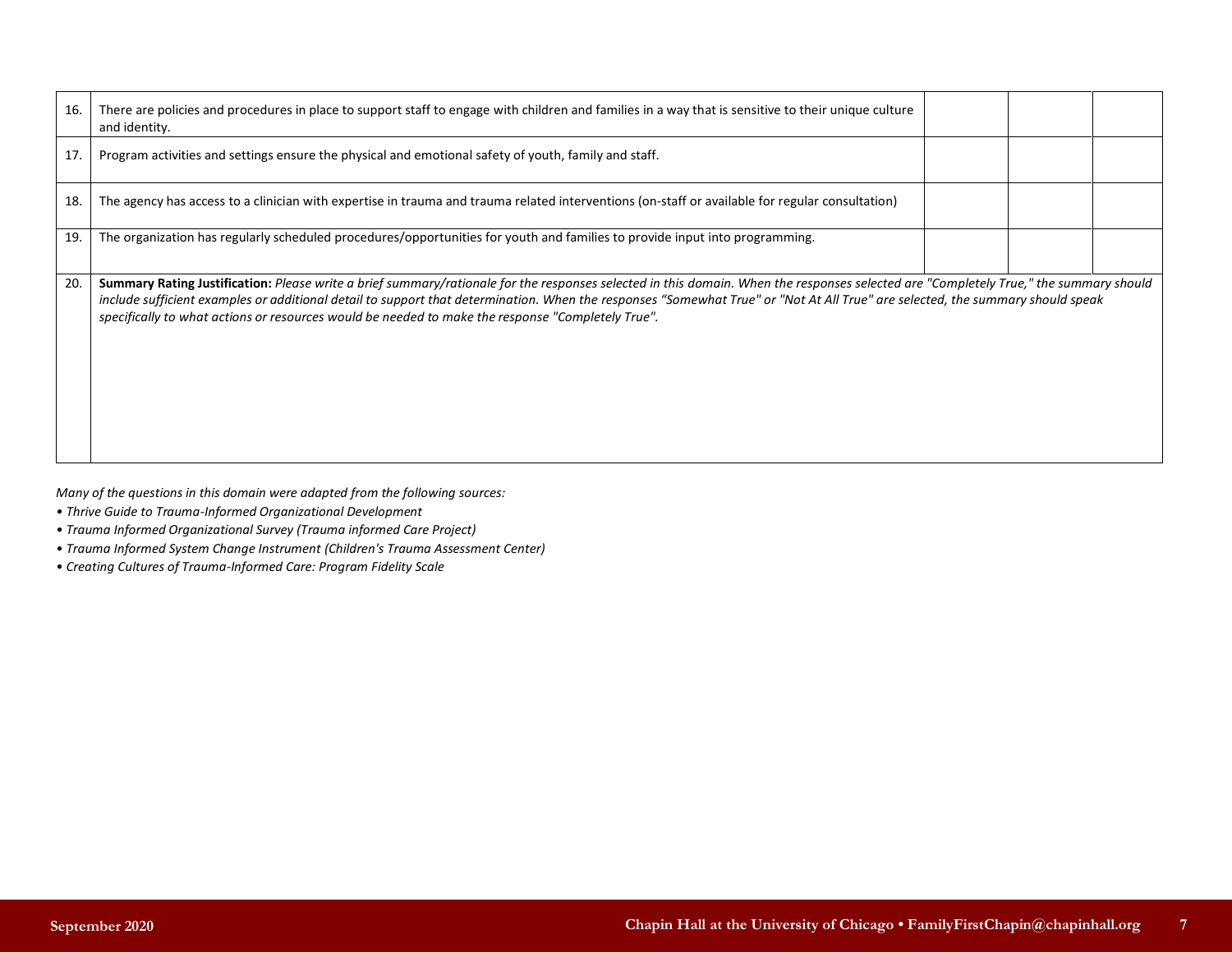# Domain B: EVIDENCE-BASED PROGRAMS

The items in this domain refer to the implementation of evidence-based programs (EBPs). EBPs represent a range of multicomponent interventions seeking to affect various outcomes, which have been experimentally evaluated and deemed effective in meeting specified goals. *(Child Trends Research-to- Results Brief, Publication #2007-14, What is Evidence-based Practice, Allison J.R. Metz, Ph.D., Rachele Espiritu, Ph.D. and Kristin A. Moore, Ph.D.) and (Children's Bureau Information Transmittal: ACYF-CB-IM-18-09, Attachment C - Clearinghouse Initial Criteria).*

\*This domain includes branching logic which creates a custom path through the survey that varies based on a respondent's answers. Therefore, questions may appear or disappear depending on the answers provided.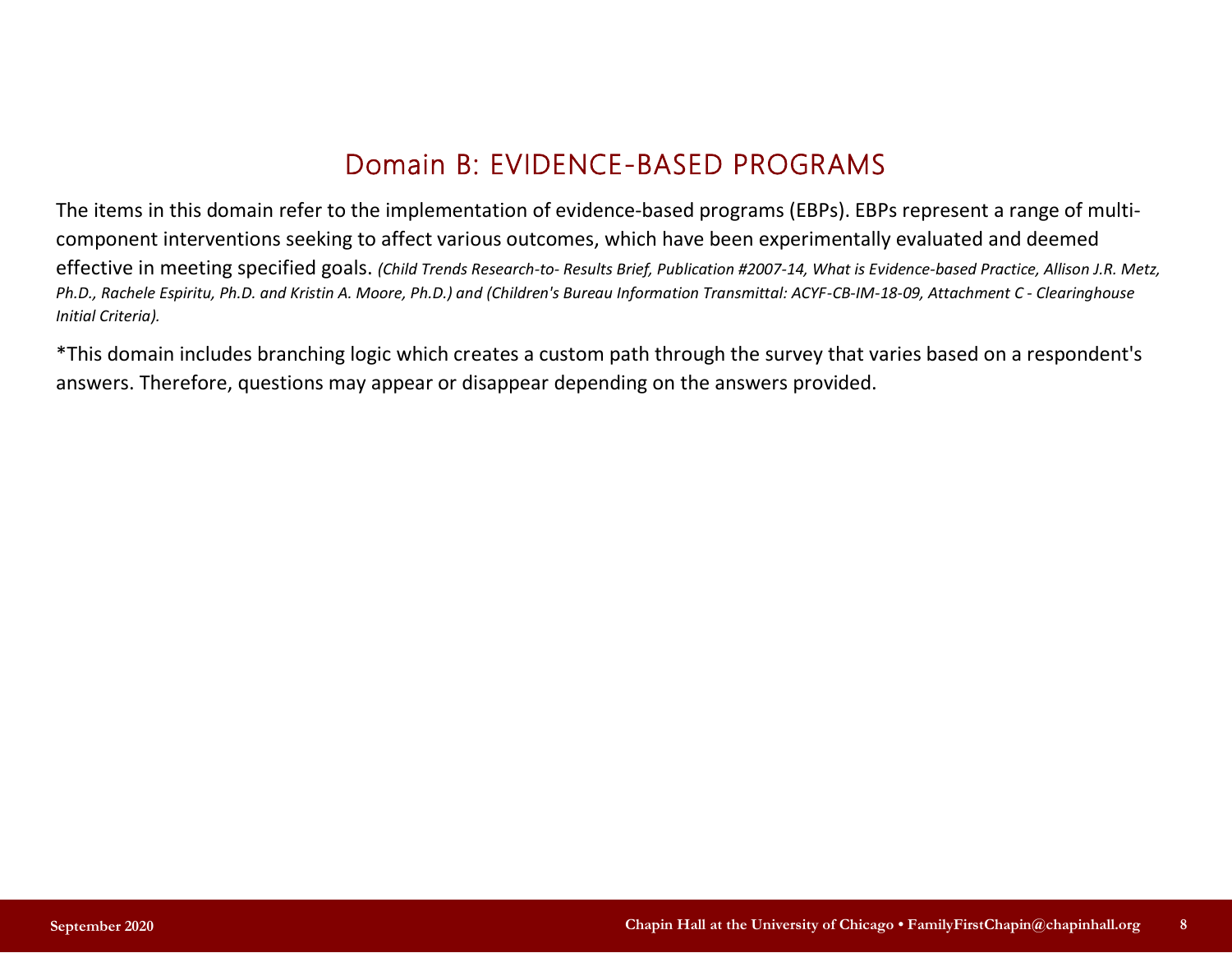|    |                                                                                                                                                                                                                                                                                                                                                                                                                                                                                                                                           | <b>B. EVIDENCE-BASED PROGRAMS</b>                                                                                                                                                                                                           |  |  |  |  | <b>Completely</b><br>true                                                                                                                                                    | Somewhat<br>true     | Not at all<br>true |
|----|-------------------------------------------------------------------------------------------------------------------------------------------------------------------------------------------------------------------------------------------------------------------------------------------------------------------------------------------------------------------------------------------------------------------------------------------------------------------------------------------------------------------------------------------|---------------------------------------------------------------------------------------------------------------------------------------------------------------------------------------------------------------------------------------------|--|--|--|--|------------------------------------------------------------------------------------------------------------------------------------------------------------------------------|----------------------|--------------------|
| 1. |                                                                                                                                                                                                                                                                                                                                                                                                                                                                                                                                           | Staff in this organization know about and understand Evidence-Based Programs (EBPs).                                                                                                                                                        |  |  |  |  |                                                                                                                                                                              |                      |                    |
| 2. |                                                                                                                                                                                                                                                                                                                                                                                                                                                                                                                                           | Staff in this organization hold positive attitudes towards the use of EBPs.                                                                                                                                                                 |  |  |  |  |                                                                                                                                                                              |                      |                    |
| 3. | or similar entity).                                                                                                                                                                                                                                                                                                                                                                                                                                                                                                                       | My agency is currently providing one or more EBPs (i.e., a program which has an evidence-rating by the California Evidence-Based Clearinghouse                                                                                              |  |  |  |  |                                                                                                                                                                              | $\Box$ Yes $\Box$ No |                    |
|    |                                                                                                                                                                                                                                                                                                                                                                                                                                                                                                                                           | If Item 3 is answered Yes, answer Item 3.a. - 3.e. for the EBPS currently provided by the agency:                                                                                                                                           |  |  |  |  |                                                                                                                                                                              |                      |                    |
|    | 3.b. For each EBP<br>3.d. For each EBP identified,<br>3.a. Check off the<br>3.c. For each EBP identified,<br>identified, please<br>please indicate if the agency<br>please indicate if the agency<br>EBPs below that are<br>indicate the county(ies)<br>uses child and family level<br>monitors fidelity to the EBP<br>currently provided by<br>in which the EBP is<br>data to monitor performance<br>using reliable and valid tools<br>the agency:<br>currently provided.<br>on intended outcomes.<br>and measures. (Yes/No)<br>(Yes/No) |                                                                                                                                                                                                                                             |  |  |  |  | 3.e. What is the maximum<br>number of clients<br>(individuals or families<br>based on the EBP model)<br>you are able to serve<br>annually at your current<br>staffing level? |                      |                    |
|    | Mental                                                                                                                                                                                                                                                                                                                                                                                                                                                                                                                                    | Parent-Child Interaction Therapy                                                                                                                                                                                                            |  |  |  |  |                                                                                                                                                                              |                      |                    |
|    | Health:                                                                                                                                                                                                                                                                                                                                                                                                                                                                                                                                   | Trauma Focused-Cognitive Behavioral<br>Therapy                                                                                                                                                                                              |  |  |  |  |                                                                                                                                                                              |                      |                    |
|    |                                                                                                                                                                                                                                                                                                                                                                                                                                                                                                                                           | Multisystemic Therapy                                                                                                                                                                                                                       |  |  |  |  |                                                                                                                                                                              |                      |                    |
|    |                                                                                                                                                                                                                                                                                                                                                                                                                                                                                                                                           | <b>Functional Family Therapy</b>                                                                                                                                                                                                            |  |  |  |  |                                                                                                                                                                              |                      |                    |
|    | Substance                                                                                                                                                                                                                                                                                                                                                                                                                                                                                                                                 | Motivational Interviewing                                                                                                                                                                                                                   |  |  |  |  |                                                                                                                                                                              |                      |                    |
|    | Abuse:                                                                                                                                                                                                                                                                                                                                                                                                                                                                                                                                    | Multisystemic Therapy                                                                                                                                                                                                                       |  |  |  |  |                                                                                                                                                                              |                      |                    |
|    |                                                                                                                                                                                                                                                                                                                                                                                                                                                                                                                                           | Families Facing the Future                                                                                                                                                                                                                  |  |  |  |  |                                                                                                                                                                              |                      |                    |
|    |                                                                                                                                                                                                                                                                                                                                                                                                                                                                                                                                           | Methadone Maintenance Therapy                                                                                                                                                                                                               |  |  |  |  |                                                                                                                                                                              |                      |                    |
|    | In-Home                                                                                                                                                                                                                                                                                                                                                                                                                                                                                                                                   | Nurse-Family Partnership                                                                                                                                                                                                                    |  |  |  |  |                                                                                                                                                                              |                      |                    |
|    | Parent<br>Skill                                                                                                                                                                                                                                                                                                                                                                                                                                                                                                                           | <b>Healthy Families America</b>                                                                                                                                                                                                             |  |  |  |  |                                                                                                                                                                              |                      |                    |
|    | Based:                                                                                                                                                                                                                                                                                                                                                                                                                                                                                                                                    | Parents as Teachers                                                                                                                                                                                                                         |  |  |  |  |                                                                                                                                                                              |                      |                    |
|    |                                                                                                                                                                                                                                                                                                                                                                                                                                                                                                                                           | If Item 3 is answered Yes, in the chart below, please identify any additional EBPs, not listed above, that are currently provided by the agency.<br>If there are no additional EBPs provided, please indicate "none" in the space provided. |  |  |  |  |                                                                                                                                                                              |                      |                    |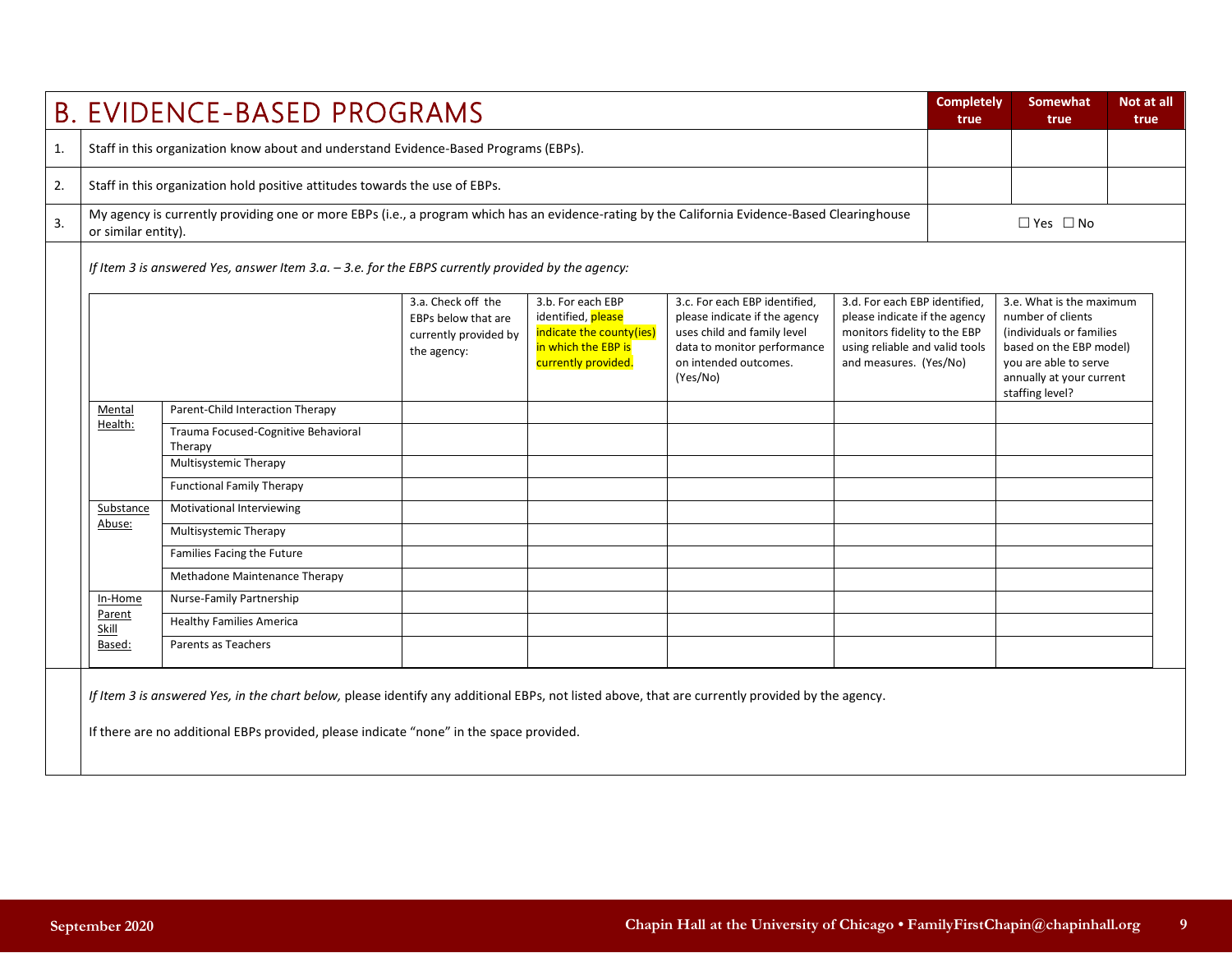|    |                                                                                                                                                                                                                                                                                                                                                                                                                                                                 |                                      | Please Identify any additional EBP, not<br>listed above, that is currently provided by<br>the agency.                                                                                         | For the additional EBP<br>identified, please<br>indicate the county(ies)<br>in which the EBP is<br>provided. | For the additional EBP<br>identified, please indicate if<br>the agency uses child and<br>family level data to monitor<br>performance on intended<br>outcomes. (Yes/No) | For the additional EBP<br>identified, please indicate if<br>the agency monitors fidelity<br>to this EBP using reliable and<br>valid tools and measures.<br>(Yes/No)          |  | What is the maximum<br>number of clients<br>(individuals or families<br>based on the EBP model)<br>you are able to serve<br>annually at your current<br>staffing level?          |
|----|-----------------------------------------------------------------------------------------------------------------------------------------------------------------------------------------------------------------------------------------------------------------------------------------------------------------------------------------------------------------------------------------------------------------------------------------------------------------|--------------------------------------|-----------------------------------------------------------------------------------------------------------------------------------------------------------------------------------------------|--------------------------------------------------------------------------------------------------------------|------------------------------------------------------------------------------------------------------------------------------------------------------------------------|------------------------------------------------------------------------------------------------------------------------------------------------------------------------------|--|----------------------------------------------------------------------------------------------------------------------------------------------------------------------------------|
|    | 3.a.i.                                                                                                                                                                                                                                                                                                                                                                                                                                                          | <b>First additional EBP</b>          |                                                                                                                                                                                               |                                                                                                              |                                                                                                                                                                        |                                                                                                                                                                              |  |                                                                                                                                                                                  |
|    | 3.b.i.                                                                                                                                                                                                                                                                                                                                                                                                                                                          | Second additional EBP                |                                                                                                                                                                                               |                                                                                                              |                                                                                                                                                                        |                                                                                                                                                                              |  |                                                                                                                                                                                  |
|    | 3.c.i.                                                                                                                                                                                                                                                                                                                                                                                                                                                          | Third additional EBP                 |                                                                                                                                                                                               |                                                                                                              |                                                                                                                                                                        |                                                                                                                                                                              |  |                                                                                                                                                                                  |
| 4. |                                                                                                                                                                                                                                                                                                                                                                                                                                                                 | Clearinghouse or similar entity.     | My agency is currently implementing a treatment model or program that does not have an evidence-rating by the California Evidence-Based                                                       |                                                                                                              |                                                                                                                                                                        | $\Box$ Yes                                                                                                                                                                   |  | $\Box$ No                                                                                                                                                                        |
|    |                                                                                                                                                                                                                                                                                                                                                                                                                                                                 |                                      | If Item 4 is answered Yes, answer Items 4.a - 4.a.iii, for the model(s) or program(s) currently provided by the agency that does not have an evidence-rating:                                 |                                                                                                              |                                                                                                                                                                        |                                                                                                                                                                              |  |                                                                                                                                                                                  |
|    |                                                                                                                                                                                                                                                                                                                                                                                                                                                                 |                                      | 4.a. Name the treatment model or<br>program currently provided by the agency<br>that does not have an evidence-rating by<br>the California Evidence-Based<br>Clearinghouse or similar entity. | 4.a.i. Select the<br>county(ies) in which the<br>Model or Program<br>identified is provided:                 | 4.a.ii. The agency uses child<br>and family level data to<br>monitor performance on<br>intended outcomes for the<br>Model or program identified?<br>(Yes/No)           | 4.a.iii. The agency monitors<br>fidelity to the model using<br>reliable and valid tools and<br>measures for the Model or<br>Program identified in<br>Question 4.a.? (Yes/No) |  | 4.a.iv. What is the<br>maximum number of clients<br>(individuals or families)<br>based on the EBP model)<br>you are able to serve<br>annually at your current<br>staffing level? |
|    | 4.a.                                                                                                                                                                                                                                                                                                                                                                                                                                                            | First treatment model or<br>program  |                                                                                                                                                                                               |                                                                                                              |                                                                                                                                                                        |                                                                                                                                                                              |  |                                                                                                                                                                                  |
|    | 4.b.                                                                                                                                                                                                                                                                                                                                                                                                                                                            | Second treatment model or<br>program |                                                                                                                                                                                               |                                                                                                              |                                                                                                                                                                        |                                                                                                                                                                              |  |                                                                                                                                                                                  |
|    | 4.c.                                                                                                                                                                                                                                                                                                                                                                                                                                                            | Third treatment model or<br>program  |                                                                                                                                                                                               |                                                                                                              |                                                                                                                                                                        |                                                                                                                                                                              |  |                                                                                                                                                                                  |
| 5. | My agency is currently implementing a Kinship Navigator Program (i.e., a program that supports caregivers who have taken on the responsibility of caring<br>for their relatives' children; these programs assist kinship caregivers in learning about, finding, and using programs and services to meet the needs of the children<br>$\square$ Yes<br>they are raising and their own needs.)<br>If Item 5 is answered Yes, please answer Items $5.a - 5.a.iv$ . |                                      |                                                                                                                                                                                               |                                                                                                              | $\Box$ No                                                                                                                                                              |                                                                                                                                                                              |  |                                                                                                                                                                                  |
|    |                                                                                                                                                                                                                                                                                                                                                                                                                                                                 |                                      | 5.a. Name the Kinship Navigator Program currently provided by the agency.                                                                                                                     | 5.a.i. Select the<br>county(ies) in which the<br>Program identified is<br>provided:                          | 5.a.ii. The agency uses client<br>level data to monitor<br>performance on intended<br>outcomes for the program<br>identified?                                          | 5.a.iii. The agency monitors<br>fidelity to the program model<br>using reliable and valid tools<br>and measures for the<br>Program identified in<br>Question 5.a.?           |  | 5.a.iv. What is the maximum<br>number of clients (individuals<br>or families based on the<br>model) you are able to serve<br>annually at your current<br>staffing level?         |
|    |                                                                                                                                                                                                                                                                                                                                                                                                                                                                 |                                      |                                                                                                                                                                                               |                                                                                                              |                                                                                                                                                                        |                                                                                                                                                                              |  |                                                                                                                                                                                  |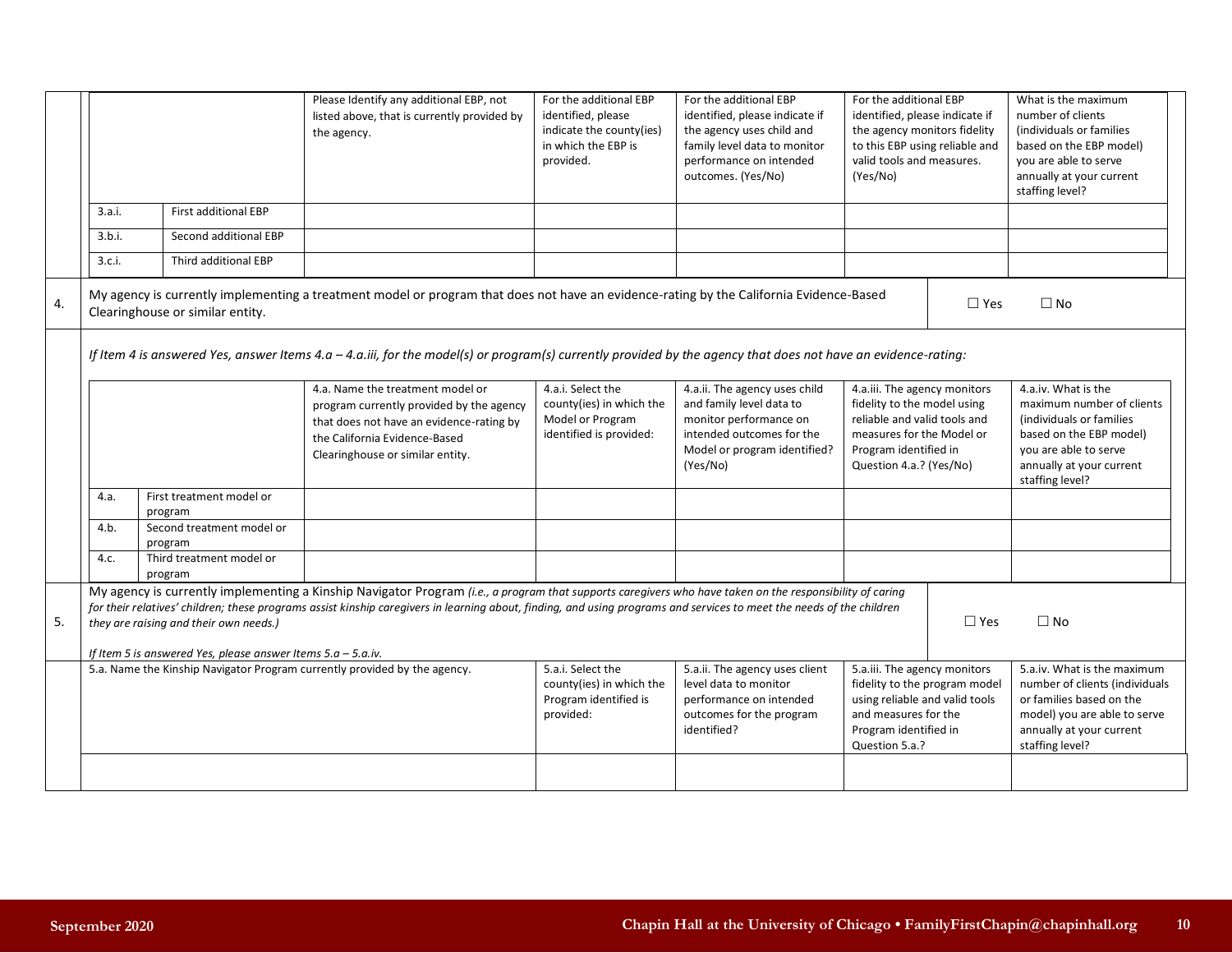|     |                                                                                                                                                                                                                                                                                                                                                                                                                                                                              | <b>Completely</b><br>true | Somewhat<br>true | Not at all<br>true |
|-----|------------------------------------------------------------------------------------------------------------------------------------------------------------------------------------------------------------------------------------------------------------------------------------------------------------------------------------------------------------------------------------------------------------------------------------------------------------------------------|---------------------------|------------------|--------------------|
| 6.  | Financial resources are adequate and available to introduce new EBPs. (Costs may be related to policy, staffing, system, and software changes.)                                                                                                                                                                                                                                                                                                                              |                           |                  |                    |
| 7.  | Financial resources are adequate and available to sustain EBPs. (Consider the cost of ongoing training, sustainability/re-invention, and monitoring<br>of fidelity.)                                                                                                                                                                                                                                                                                                         |                           |                  |                    |
| 8.  | Implementation teams are formed with representative from multiple areas of the organization to guide the implementation of EBPs or other<br>treatment models/programs.                                                                                                                                                                                                                                                                                                       |                           |                  |                    |
| 9.  | Specific competencies and skills appropriate for assigned tasks or roles are identified and used to guide hiring and staffing decisions in the agency.                                                                                                                                                                                                                                                                                                                       |                           |                  |                    |
| 10. | There is adequate time for training, reflection, practice, and assimilation of new skills.                                                                                                                                                                                                                                                                                                                                                                                   |                           |                  |                    |
| 11. | Staff demonstrate evidence-based skills (e.g., client engagement, critical thinking, use of positive reinforcements, analytical thinking).                                                                                                                                                                                                                                                                                                                                   |                           |                  |                    |
| 12. | There is a staff training plan for EBPs or other treatment models/programs that involves theory and discussion.                                                                                                                                                                                                                                                                                                                                                              |                           |                  |                    |
| 13. | There is a staff training plan for EBPs or other treatment models/programs that involves demonstration of new skills.                                                                                                                                                                                                                                                                                                                                                        |                           |                  |                    |
| 14. | There is a staff training plan for EBPs or other treatment models/programs that involves Opportunities for practice and feedback.                                                                                                                                                                                                                                                                                                                                            |                           |                  |                    |
| 15. | A consultant/purveyor/coach is available for support to staff providing EBPs or other treatment model/program beyond the initial training phase.                                                                                                                                                                                                                                                                                                                             |                           |                  |                    |
| 16. | There are adequate physical spaces to practice EBPs or other treatment models/programs. (e.g., space for group session).                                                                                                                                                                                                                                                                                                                                                     |                           |                  |                    |
| 17. | Summary Rating Justification: Please write a brief summary/rationale for the responses selected in this domain. When the responses selected are "Completely True," the summary should<br>include sufficient examples or additional detail to support that determination. When the responses "Somewhat True" or "Not At All True" are selected, the summary should speak specifically to<br>what actions or resources would be needed to make the response "Completely True". |                           |                  |                    |

*Questions in this domain are adapted from the following source:* 

*• Checklist to Assess Organizational Readiness (CARI) for Evidence-Informed Practice*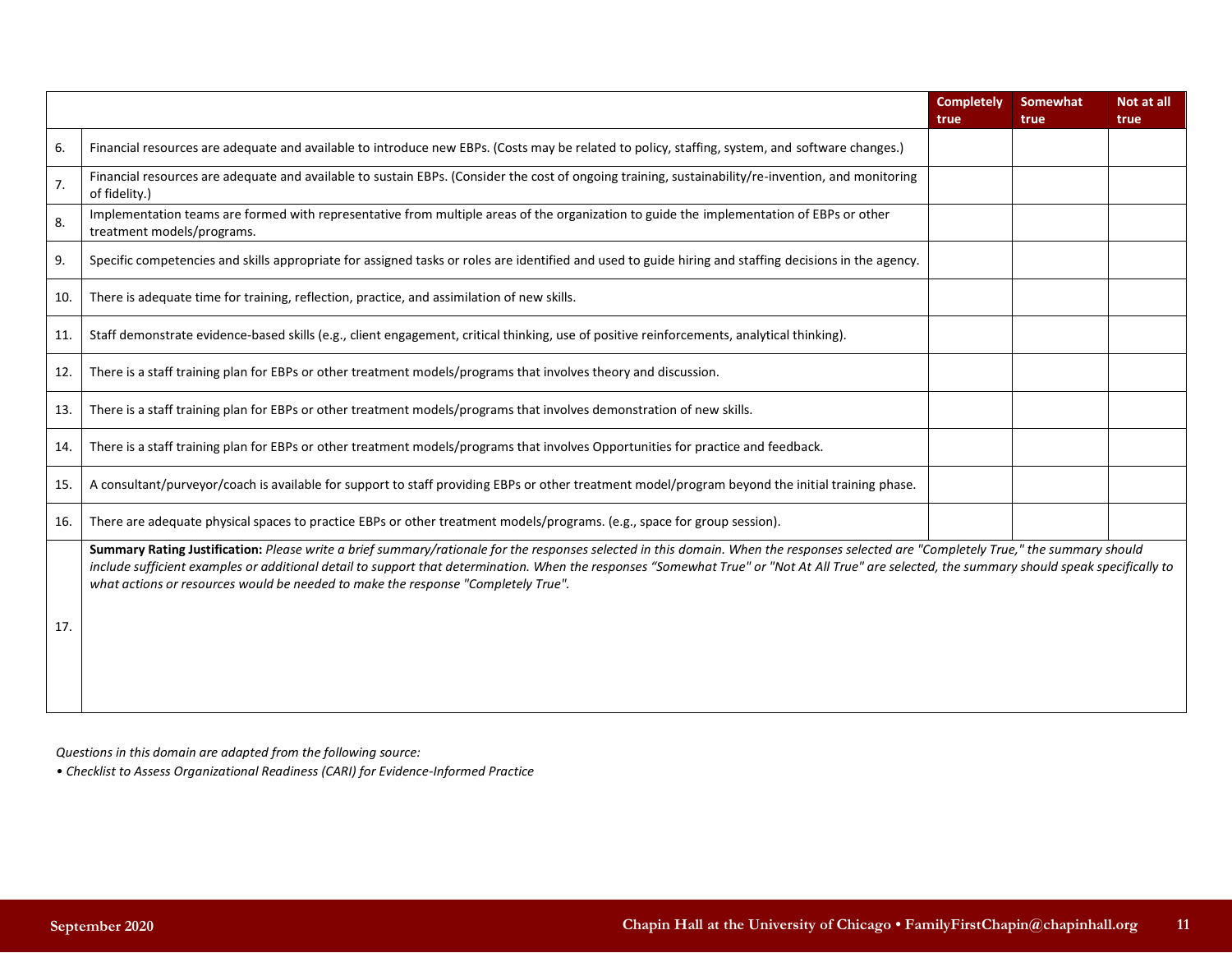# Domain C: CONTINUOUS QUALITY IMPROVEMENT (CQI) AND DATA USE

The items in this domain refer to the use of data and evidence to identify, monitor and address areas needing improvement related to service delivery and client outcomes.

\*This domain includes branching logic which creates a custom path through the survey that varies based on a respondent's answers. Therefore, questions may appear or disappear depending on the answers provided.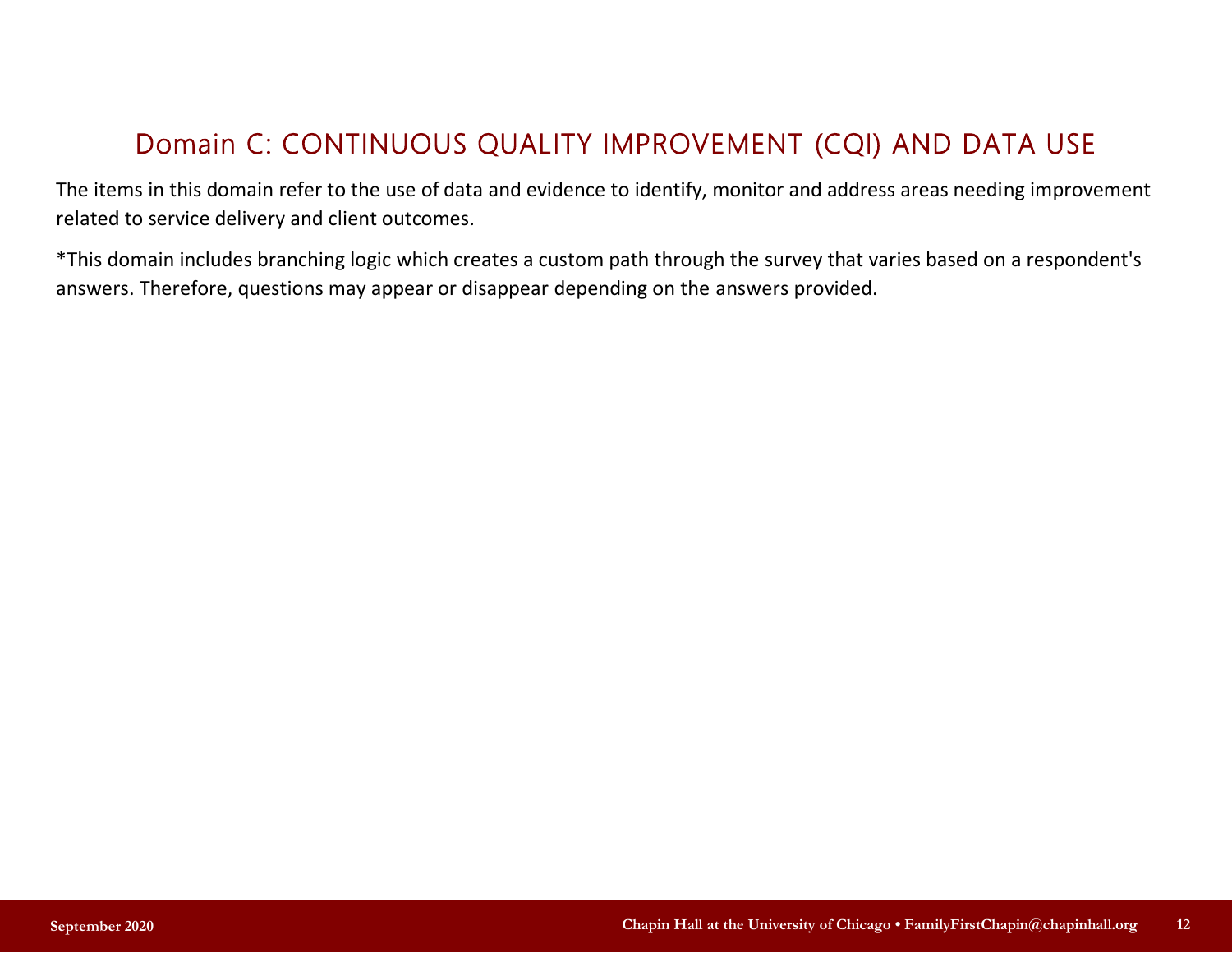|      | C. CONTINUOUS QUALITY IMPROVEMENT & DATA USE                                                                                                                                                                                                                   | <b>Completely</b><br>true | <b>Somewhat</b><br>true | Not at<br>all true |
|------|----------------------------------------------------------------------------------------------------------------------------------------------------------------------------------------------------------------------------------------------------------------|---------------------------|-------------------------|--------------------|
| 1.   | There is a current Continuous Quality Improvement (CQI) plan in place that outlines the organization's approach to identifying and analyzing<br>program strengths and challenges and implementing and revising solutions. (If Not at all true, skip to Item 7) |                           |                         |                    |
| 1.a. | The CQI plan includes client outcomes for each program and service.                                                                                                                                                                                            |                           |                         |                    |
| 1.b. | The CQI plan includes practice expectations and requirements (e.g. timeliness of assessments, visits with children and parents)                                                                                                                                |                           |                         |                    |
| 1.c. | The CQI plan addresses compliance with regulatory requirements.                                                                                                                                                                                                |                           |                         |                    |
| 1.d. | The CQI plan describes procedures for data collection (including case record review procedures), data aggregation, review, analysis and<br>reporting.                                                                                                          |                           |                         |                    |
| 1.e. | The CQI plan describes the performance improvement process utilized by the organization to solve problems.                                                                                                                                                     |                           |                         |                    |
| 2.   | There are designated staff charged with implementing and overseeing CQI processes.                                                                                                                                                                             |                           |                         |                    |
| 3.   | Designated staff participate in training to build CQI skills and competency.                                                                                                                                                                                   |                           |                         |                    |
| 4.   | Staff at all levels are encouraged to participate in CQI activities and discussions.                                                                                                                                                                           |                           |                         |                    |
| 5.   | Training is available for all staff to understand the agency's CQI process, why it is relevant to their work, and ways in which they can be active<br>participants in program monitoring and improvement.                                                      |                           |                         |                    |
| 6.   | The agency maintains an automated information management system. (If Not at all true, skip to Item 12)                                                                                                                                                         |                           |                         |                    |
| 6.a  | The automated information management system collects demographic data on the children, youth and families served.                                                                                                                                              |                           |                         |                    |
| 6.b  | The automated information management system collects data on the services provided to children, youth and families.                                                                                                                                            |                           |                         |                    |
| 6.c  | The automated information management system collects data on the progress made by children, youth and families.                                                                                                                                                |                           |                         |                    |
| 6.d  | The automated information management system is able to generate reports.                                                                                                                                                                                       |                           |                         |                    |
| 6.e  | The agency uses reports generated from the automated information management system to monitor progress toward specific child and family<br>outcomes.                                                                                                           |                           |                         |                    |
| 6.f  | The agency uses reports generated from the automated information management system to identify opportunities for improvement.                                                                                                                                  |                           |                         |                    |
| 7.   | There is a case record review process in place that monitors child welfare practice. (If Not at all true, skip to Item 13)                                                                                                                                     |                           |                         |                    |
| 7.a  | Case record reviews are conducted on a prescribed frequency.                                                                                                                                                                                                   |                           |                         |                    |
| 7.b  | Data collected from case record reviews are used to monitor progress toward specific child and family outcomes.                                                                                                                                                |                           |                         |                    |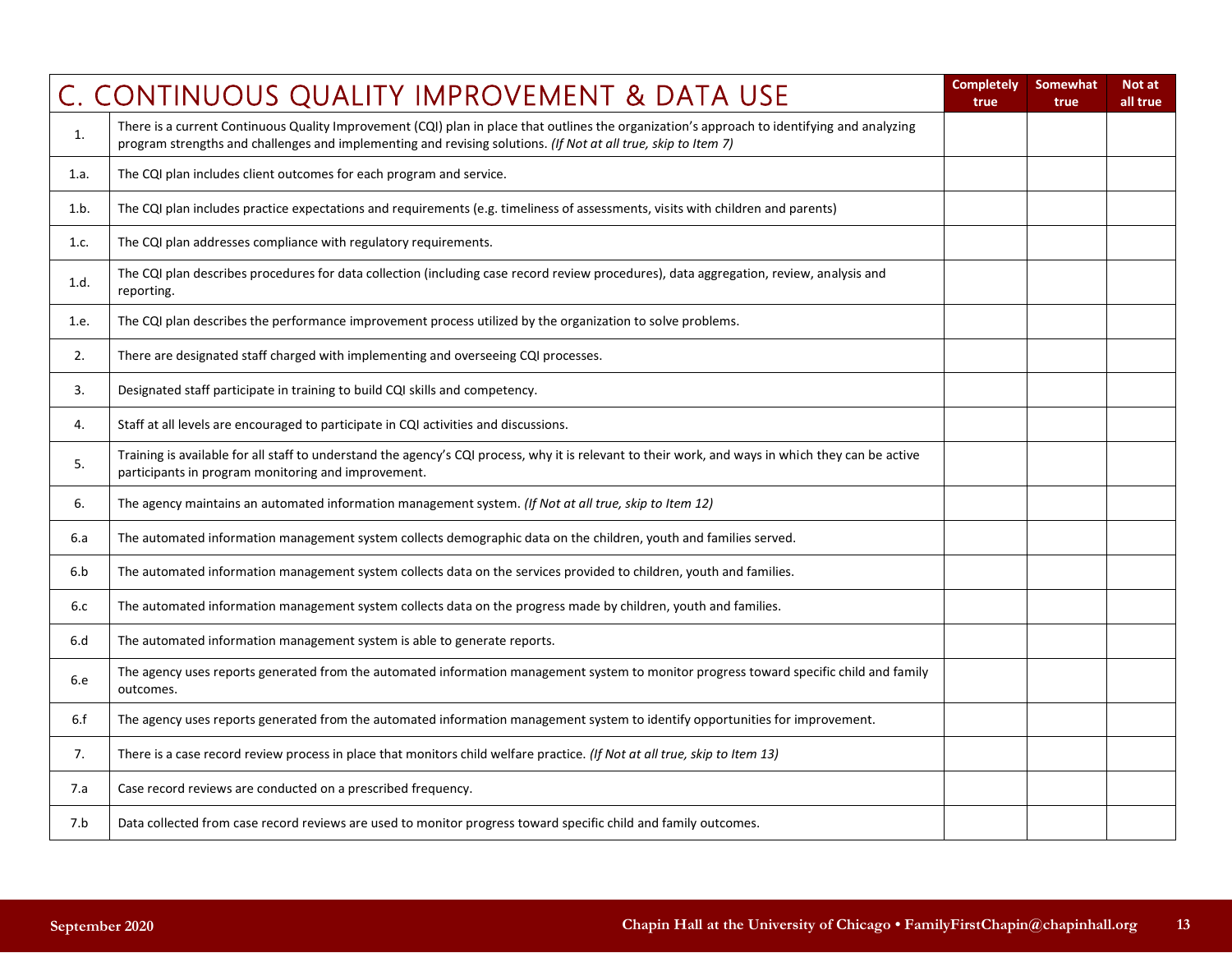| 7.c | Data collected from case record reviews are used to identify opportunities for practice improvement.                                                                                                                                                                                                                                                                                                                                                                         |  |  |
|-----|------------------------------------------------------------------------------------------------------------------------------------------------------------------------------------------------------------------------------------------------------------------------------------------------------------------------------------------------------------------------------------------------------------------------------------------------------------------------------|--|--|
| 8.  | There are other types of internal reviews and tracking activities (e.g., supervisory reviews, risk management reviews) that take place.                                                                                                                                                                                                                                                                                                                                      |  |  |
| 9.  | External monitoring reports (e.g., data reports from funders or other entities) are used to monitor progress toward specific child and family<br>outcomes and to identify opportunities for improvement.                                                                                                                                                                                                                                                                     |  |  |
| 10. | Data are routinely analyzed for patterns and trends in child and family outcomes relevant to the agency's strategic plan.                                                                                                                                                                                                                                                                                                                                                    |  |  |
| 11. | Data reports are produced that are used by Executive leadership to understand overall system/agency performance and effectiveness of<br>programs and services.                                                                                                                                                                                                                                                                                                               |  |  |
| 12. | There is a TEAM level CQI team/committee (or equivalent structure) that meets regularly to discuss data and performance quality.                                                                                                                                                                                                                                                                                                                                             |  |  |
| 13. | There is a PROGRAM level CQI team/committee (or equivalent structure) that meets regularly to discuss data and performance quality.                                                                                                                                                                                                                                                                                                                                          |  |  |
| 14. | There is an EXECUTIVE level CQI team/committee (or equivalent structure) that meets regularly to discuss data and performance quality.                                                                                                                                                                                                                                                                                                                                       |  |  |
| 15. | There is a process in place to identify and prioritize areas of performance found to need improvement.                                                                                                                                                                                                                                                                                                                                                                       |  |  |
| 16. | Action plans/interventions/solutions are developed and implemented to address areas needing improvement.                                                                                                                                                                                                                                                                                                                                                                     |  |  |
| 17. | Action plans and interventions are monitored, and adjustments made as needed based on what is learned through the monitoring process.                                                                                                                                                                                                                                                                                                                                        |  |  |
| 18. | Results of action plans and interventions are shared and evaluated to inform ongoing planning and performance measurement.                                                                                                                                                                                                                                                                                                                                                   |  |  |
| 19. | Summary Rating Justification: Please write a brief summary/rationale for the responses selected in this domain. When the responses selected are "Completely True," the summary<br>should include sufficient examples or additional detail to support that determination. When the responses "Somewhat True" or "Not At All True" are selected, the summary should speak<br>specifically to what actions or resources would be needed to make the response "Completely True". |  |  |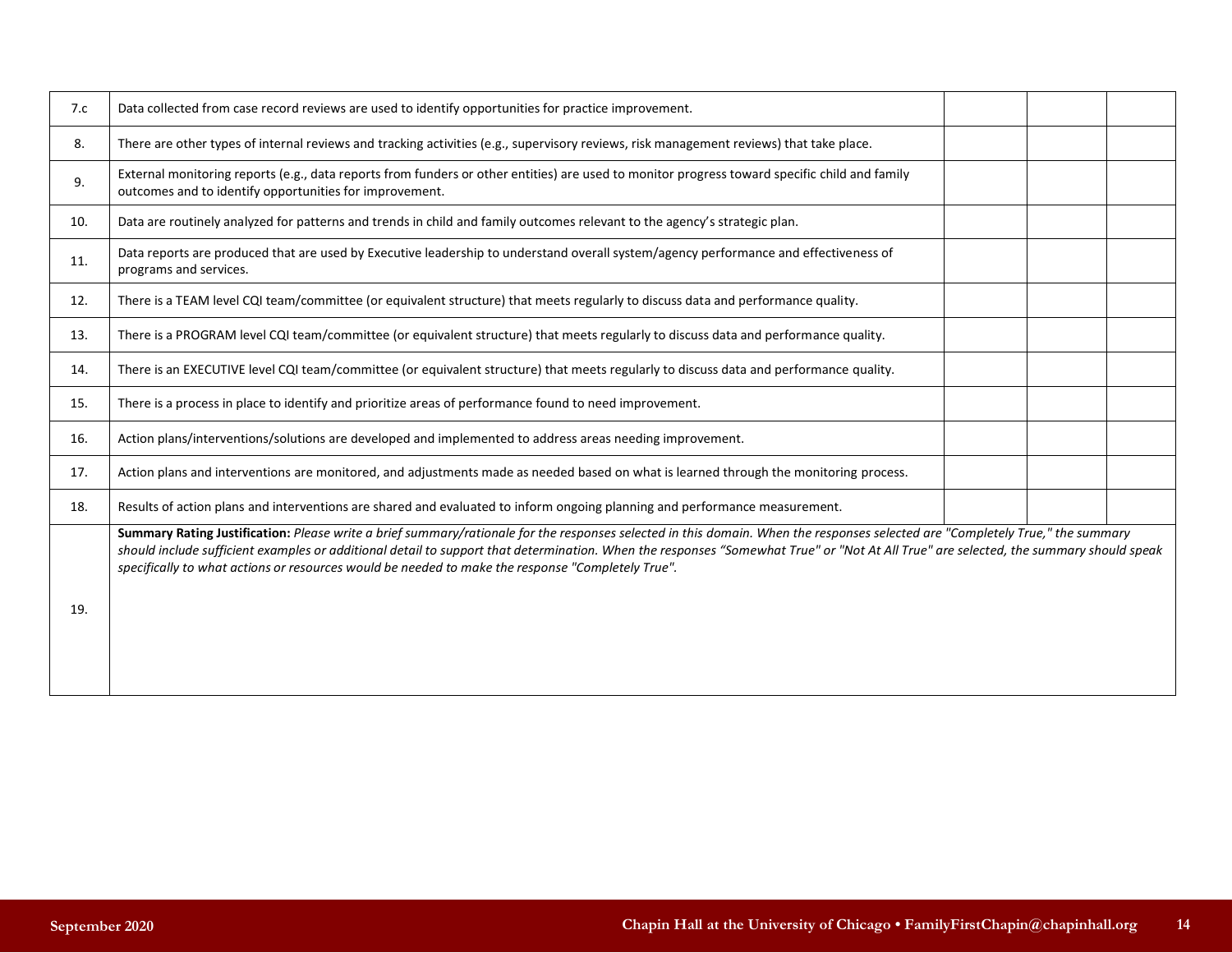# Domain D: QUALIFIED RESIDENTIAL TREATMENT PROGRAM (QRTP) REQUIREMENTS

The items in this domain assess the extent to which a residential facility meets the criteria for being considered a Qualified Residential Treatment Program as outlined in the Family First Prevention Services Act. *(Children's Bureau Information Transmittal: ACYF-CB-IM-18-02, Attachment C)*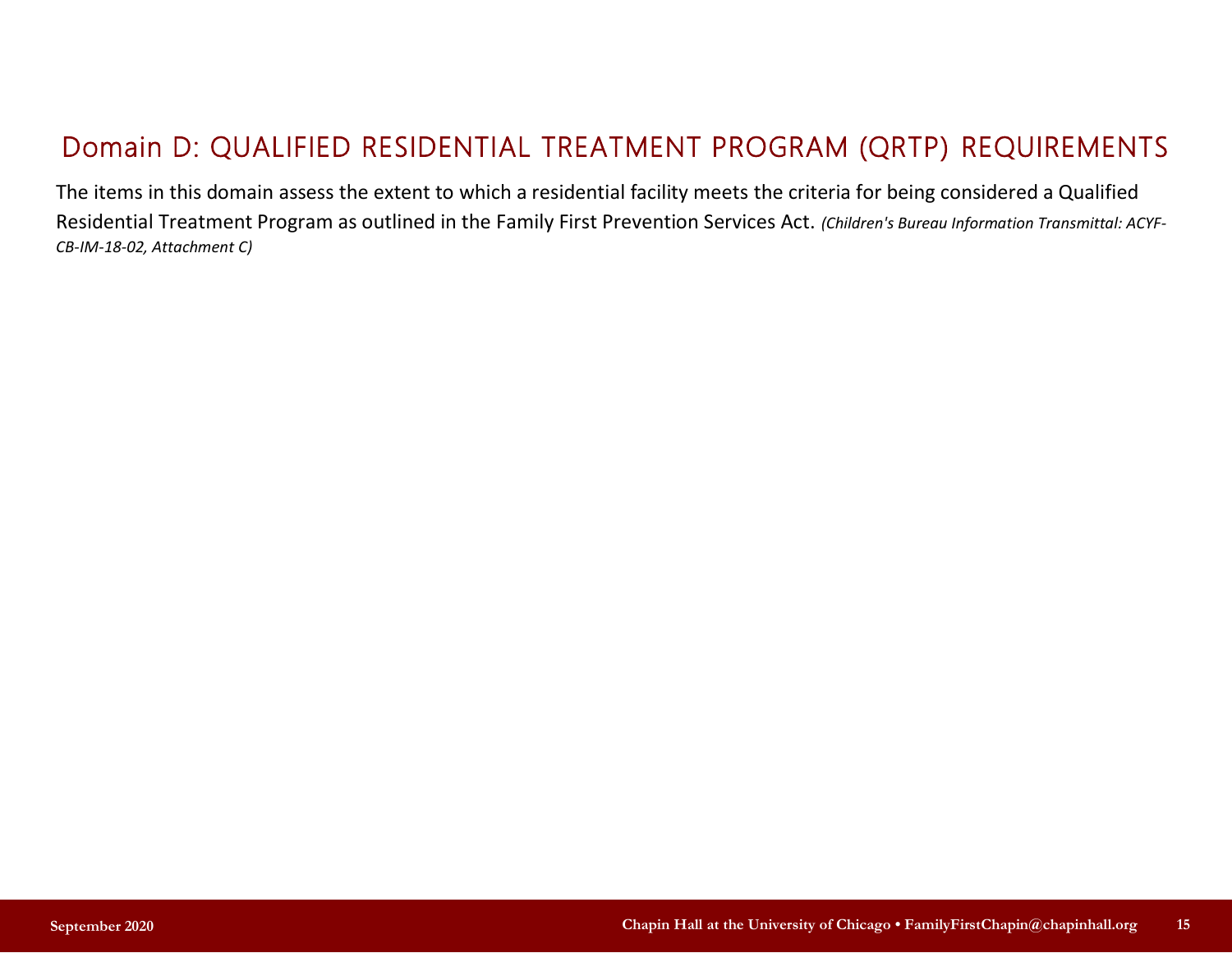|     | D. QUALIFIED RESIDENTIAL TREATMENT PROGRAM (QRTP)                                                                                                                                                                                                                                                                                                                                                                                                                                                                                                                     | <b>Completely</b> | <b>Somewhat</b> | Not at   |
|-----|-----------------------------------------------------------------------------------------------------------------------------------------------------------------------------------------------------------------------------------------------------------------------------------------------------------------------------------------------------------------------------------------------------------------------------------------------------------------------------------------------------------------------------------------------------------------------|-------------------|-----------------|----------|
|     | REQUIREMENTS                                                                                                                                                                                                                                                                                                                                                                                                                                                                                                                                                          | true              | true            | all true |
| 1.  | My agency currently has a trauma-informed treatment model that is designed to address the needs, including clinical needs as appropriate,<br>of children with serious emotional or behavioral disorders or disturbances.                                                                                                                                                                                                                                                                                                                                              |                   |                 |          |
| 2.  | My agency currently is able to implement the treatment identified for the child by the required 30-day assessment of the appropriateness<br>of placement.                                                                                                                                                                                                                                                                                                                                                                                                             |                   |                 |          |
| 3.  | My agency currently, to the extent appropriate and in accordance with the child's best interests, facilitates participation of family members<br>in the child's treatment program.                                                                                                                                                                                                                                                                                                                                                                                    |                   |                 |          |
| 4.  | My agency currently facilitates outreach to the family members of the child, including siblings.                                                                                                                                                                                                                                                                                                                                                                                                                                                                      |                   |                 |          |
| 5.  | My agency currently documents how the outreach to the family members is made (including contact information).                                                                                                                                                                                                                                                                                                                                                                                                                                                         |                   |                 |          |
| 6.  | My agency currently maintains contact information for any known biological family and fictive kin of the child.                                                                                                                                                                                                                                                                                                                                                                                                                                                       |                   |                 |          |
| 7.  | My agency currently documents how family members are integrated into the treatment process for the child, including post-discharge.                                                                                                                                                                                                                                                                                                                                                                                                                                   |                   |                 |          |
| 8.  | My agency currently documents how sibling connections are maintained.                                                                                                                                                                                                                                                                                                                                                                                                                                                                                                 |                   |                 |          |
| 9.  | My agency currently provides discharge planning and family-based aftercare support for at least 6 months post-discharge.                                                                                                                                                                                                                                                                                                                                                                                                                                              |                   |                 |          |
| 10. | My agency currently is licensed and accredited by at least one of the following independent, not-for-profit organizations: The Commission<br>on Accreditation of Rehabilitation Facilities (CARF), the Joint Commission on Accreditation of Healthcare Organizations (JCAHO), the Council<br>on Accreditation (COA), or any other independent, not-for-profit accrediting organization approved by HHS.                                                                                                                                                               |                   |                 |          |
| 11. | My agency currently has registered or licensed nursing staff and other licensed clinical staff who provide care within the scope of their<br>practice as defined by state/tribal law. They are on-site according to the treatment model and are available 24 hours a day and 7 days a<br>week. (A rule of construction in section 472(k)(6) of the Family First Act indicates that this requirement shall not be construed as requiring a<br>QRTP to acquire nursing and behavioral health staff solely through means of a direct employer to employee relationship.) |                   |                 |          |
| 12. | Summary Rating Justification: Please write a brief summary/rationale for the responses selected in this domain. When the responses selected are "Completely True," the summary<br>should include sufficient examples or additional detail to support that determination. When the responses "Somewhat True" or "Not At All True" are selected, the summary should<br>speak specifically to what actions or resources would be needed to make the response "Completely True".                                                                                          |                   |                 |          |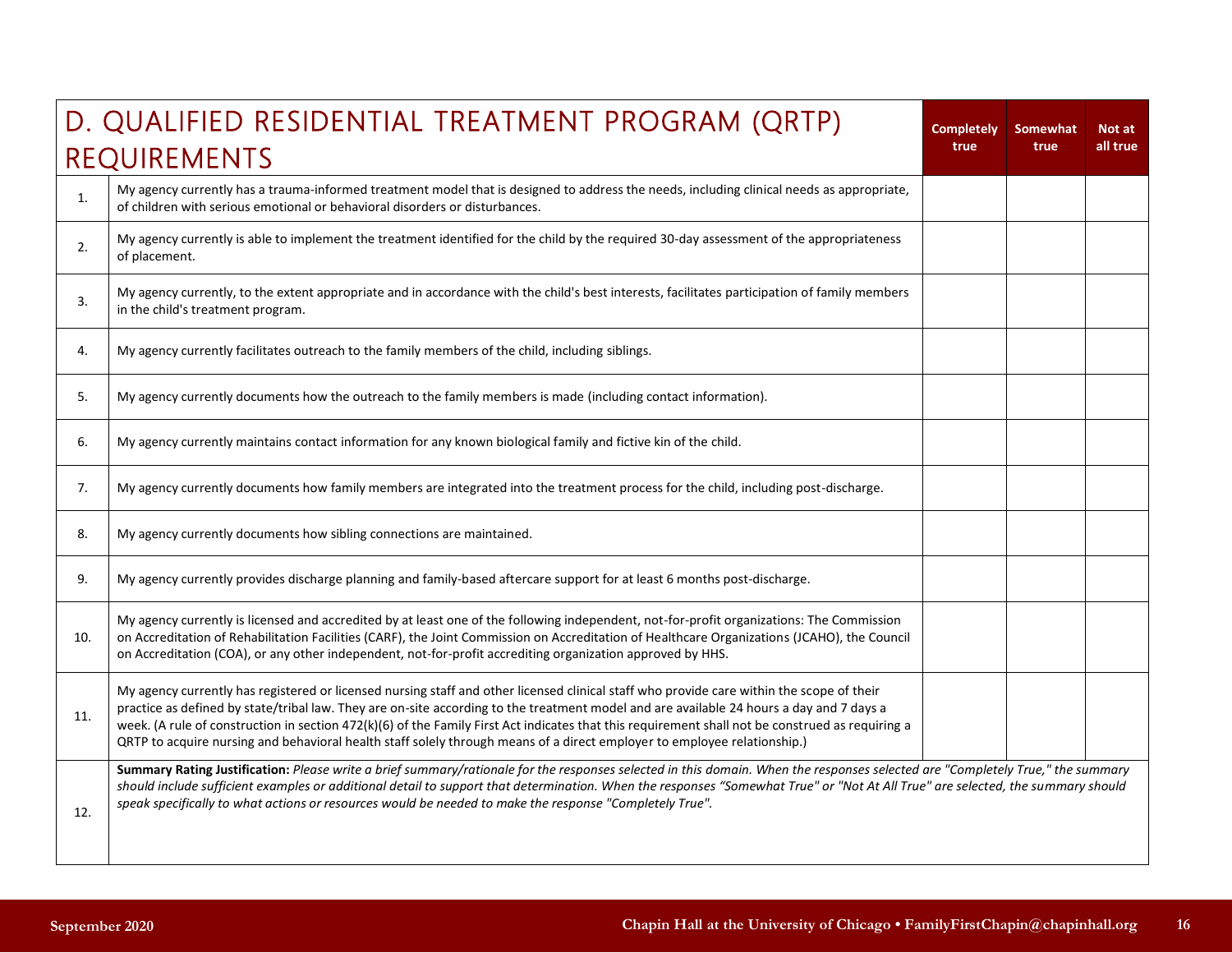# Domain E: DECOUPLING INITIATIVE

This section of the survey is for Agencies that have a Private Child Care (PCC) agreement with the DCBS.

This section of the survey was developed by Public Consulting Group (PCG) and all data collected will be utilized by PCG in assessing strengths and challenges surrounding Decoupling implementation.

\*All fields are required. You must provide an answer to each question before moving to the next page in the survey and before submitting your survey. \*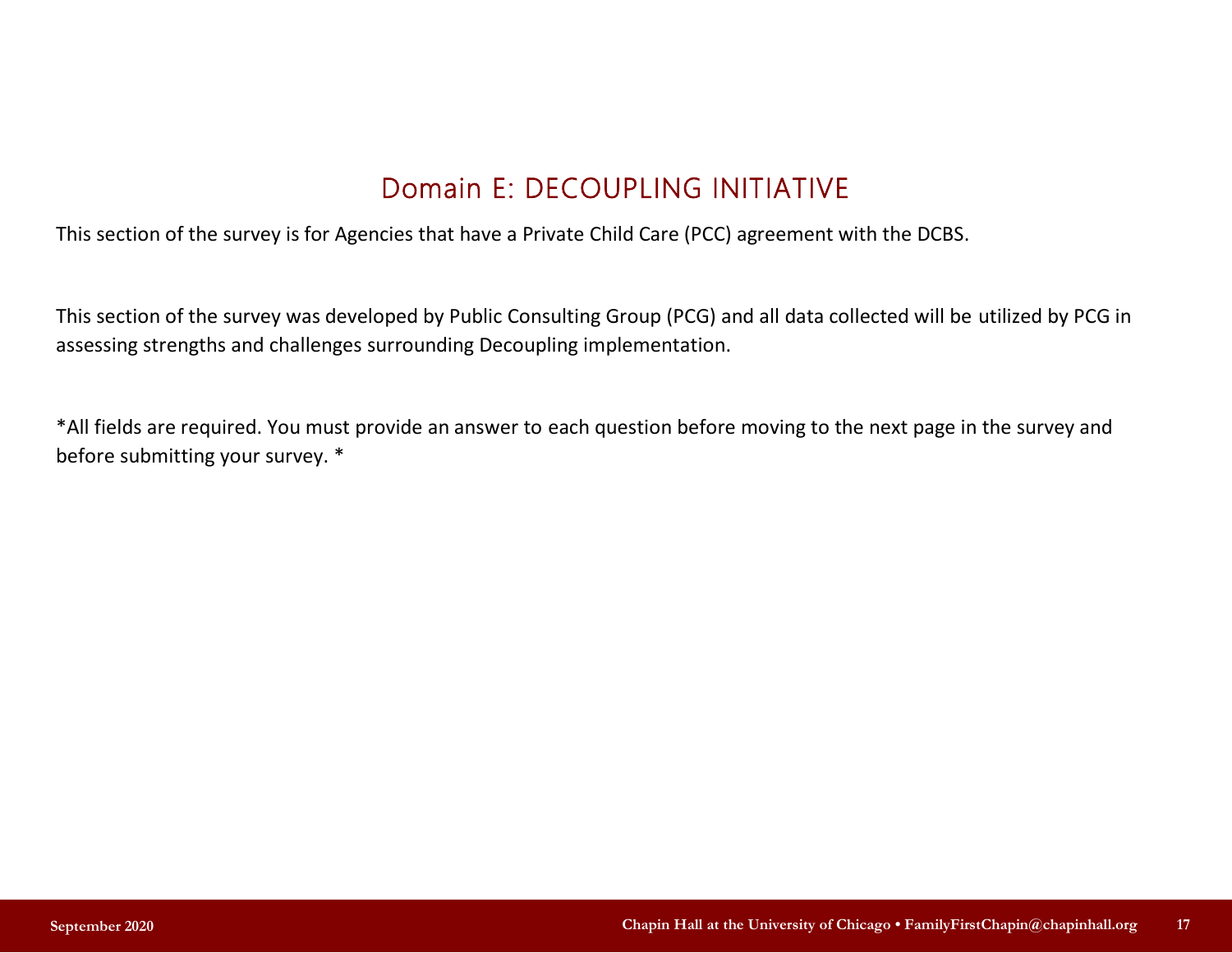|          | <b>PART 1: CREDENTIALING</b>                                                                                                                                                                                                                                     |                                                                                                                                              |        |        |                                                                                                                |                      |  |
|----------|------------------------------------------------------------------------------------------------------------------------------------------------------------------------------------------------------------------------------------------------------------------|----------------------------------------------------------------------------------------------------------------------------------------------|--------|--------|----------------------------------------------------------------------------------------------------------------|----------------------|--|
| 1.       |                                                                                                                                                                                                                                                                  | Is your organization currently enrolled as a Kentucky Yes Medicaid Provider?                                                                 |        |        |                                                                                                                | $\Box$ Yes $\Box$ No |  |
|          | If Question 1 is answered Yes, answer questions $1.a - 1.c$                                                                                                                                                                                                      |                                                                                                                                              |        |        |                                                                                                                |                      |  |
|          | 1.a. Enter the Medicaid Provider number.                                                                                                                                                                                                                         |                                                                                                                                              |        |        |                                                                                                                |                      |  |
|          | 1.b. How does your agency manage your Medicaid billing?                                                                                                                                                                                                          | Use of in-house billing<br>$\circ$<br>Use a clearing house<br>$\circ$<br>Contract out billing<br>$\circ$<br>Other, please specify<br>$\circ$ |        |        |                                                                                                                |                      |  |
|          |                                                                                                                                                                                                                                                                  | 1.c. What is the amount of Medicaid billing your organization processes yearly? (enter amount in dollars)                                    |        |        |                                                                                                                |                      |  |
| 2.       |                                                                                                                                                                                                                                                                  | How many staff are currently employed by your organization? Please include all full-time, part-time and contracted staff.                    |        |        |                                                                                                                |                      |  |
| 2.a.     | How many of your organization's staff are administrative staff (e.g., administrators, program administrators, managerial office, and clerical<br>employees)?                                                                                                     |                                                                                                                                              |        |        |                                                                                                                |                      |  |
| 2.b.     | agreement?                                                                                                                                                                                                                                                       | How many of your organization's staff provide direct service to children under a Private Child Caring (PCC)/Private Child Placing (PCP)      |        |        |                                                                                                                |                      |  |
| 2.b.i.   |                                                                                                                                                                                                                                                                  | How many of your organization's direct staff are independently licensed?                                                                     |        |        |                                                                                                                |                      |  |
| 2.b.ii.  |                                                                                                                                                                                                                                                                  | How many of your organization's direct staff are licensed under supervision?                                                                 |        |        |                                                                                                                |                      |  |
| 2.b.iii. |                                                                                                                                                                                                                                                                  | How many of your organization's direct service staff are currently actively enrolled Medicaid providers?                                     |        |        |                                                                                                                |                      |  |
|          | 3. Does your organization currently<br>3.a. Provide the number of staff and the estimated average<br>number of hours worked per week for each of the staff levels<br>employ or contract with any of the<br>certificate?<br>indicated:<br>following staff levels? |                                                                                                                                              |        |        | 3.b. For each staff level indicated, do they have a current<br>valid Department of Environmental Affairs (DEA) |                      |  |
|          | <b>Medical Doctor</b>                                                                                                                                                                                                                                            |                                                                                                                                              | Staff: | Hours: |                                                                                                                |                      |  |
| 3.       | Doctor of Osteopathy                                                                                                                                                                                                                                             |                                                                                                                                              | Staff: | Hours: |                                                                                                                |                      |  |
|          | Doctor of Podiatric Medicine                                                                                                                                                                                                                                     |                                                                                                                                              | Staff: | Hours: |                                                                                                                |                      |  |
|          | Doctor of Dental Science                                                                                                                                                                                                                                         |                                                                                                                                              | Staff: | Hours: |                                                                                                                |                      |  |
|          | Doctor of Dental Medicine                                                                                                                                                                                                                                        |                                                                                                                                              |        |        |                                                                                                                |                      |  |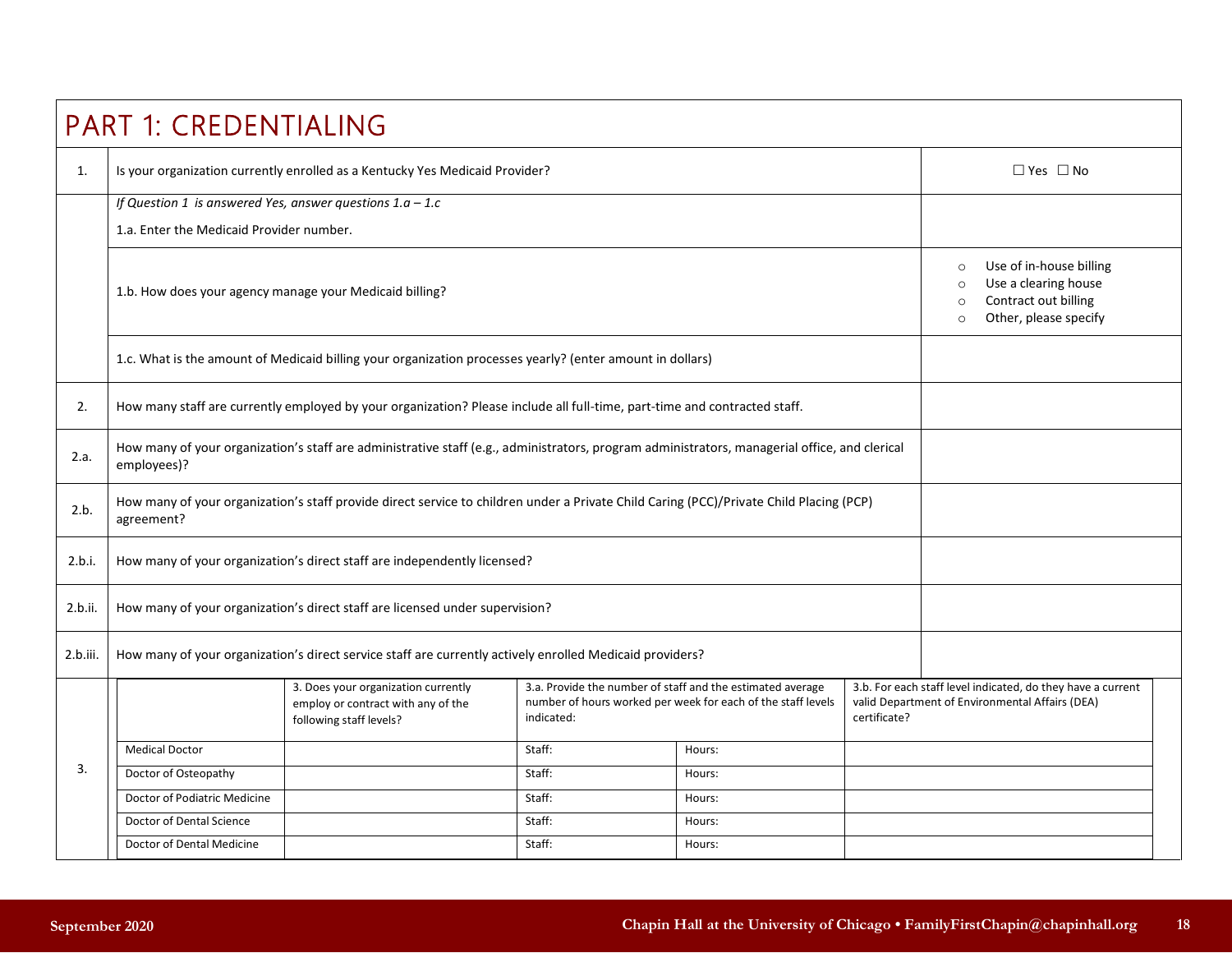|      | Registered or Licensed Nurse                                                                                                                                                                                               | Staff: | Hours: |                                                                                                                                                                                                                                                                          |
|------|----------------------------------------------------------------------------------------------------------------------------------------------------------------------------------------------------------------------------|--------|--------|--------------------------------------------------------------------------------------------------------------------------------------------------------------------------------------------------------------------------------------------------------------------------|
| 4.   | What is your organization's current liability insurance MINIMUM, as indicated on an insurance certificate (e.g., enter 1,000,000 for the<br>minimum if indicated on the insurance certificate as \$1,000,000/\$3,000,000)? |        |        |                                                                                                                                                                                                                                                                          |
| 4.a. | What is your organization's current liability insurance LIMIT, as indicated on an insurance certificate (e.g., enter 3,000,000 for the limit if<br>indicated on the insurance certificate as \$1,000,000/\$3,000,000)?     |        |        |                                                                                                                                                                                                                                                                          |
| 5.   | Is your organization currently accredited?                                                                                                                                                                                 |        |        | $\Box$ Yes $\Box$ No                                                                                                                                                                                                                                                     |
| 5.a  | If Question 5 is answered Yes,<br>Please indicate the accrediting body (select all that apply):                                                                                                                            |        |        | Joint Commission On<br>$\Omega$<br><b>Accreditation of Healthcare</b><br>Organizations (JCAHO)<br>$\circ$<br>Commission on Accreditation of<br>$\Omega$<br><b>Rehabilitation Facilities (CARF)</b><br>Counsel on Accreditation (COA)<br>Other, please specify<br>$\circ$ |
| 6.   | Is your organization currently under any sanctions or corrective action plan with the Office of the Inspector General (OIG)?                                                                                               |        |        | $\Box$ Yes $\Box$ No                                                                                                                                                                                                                                                     |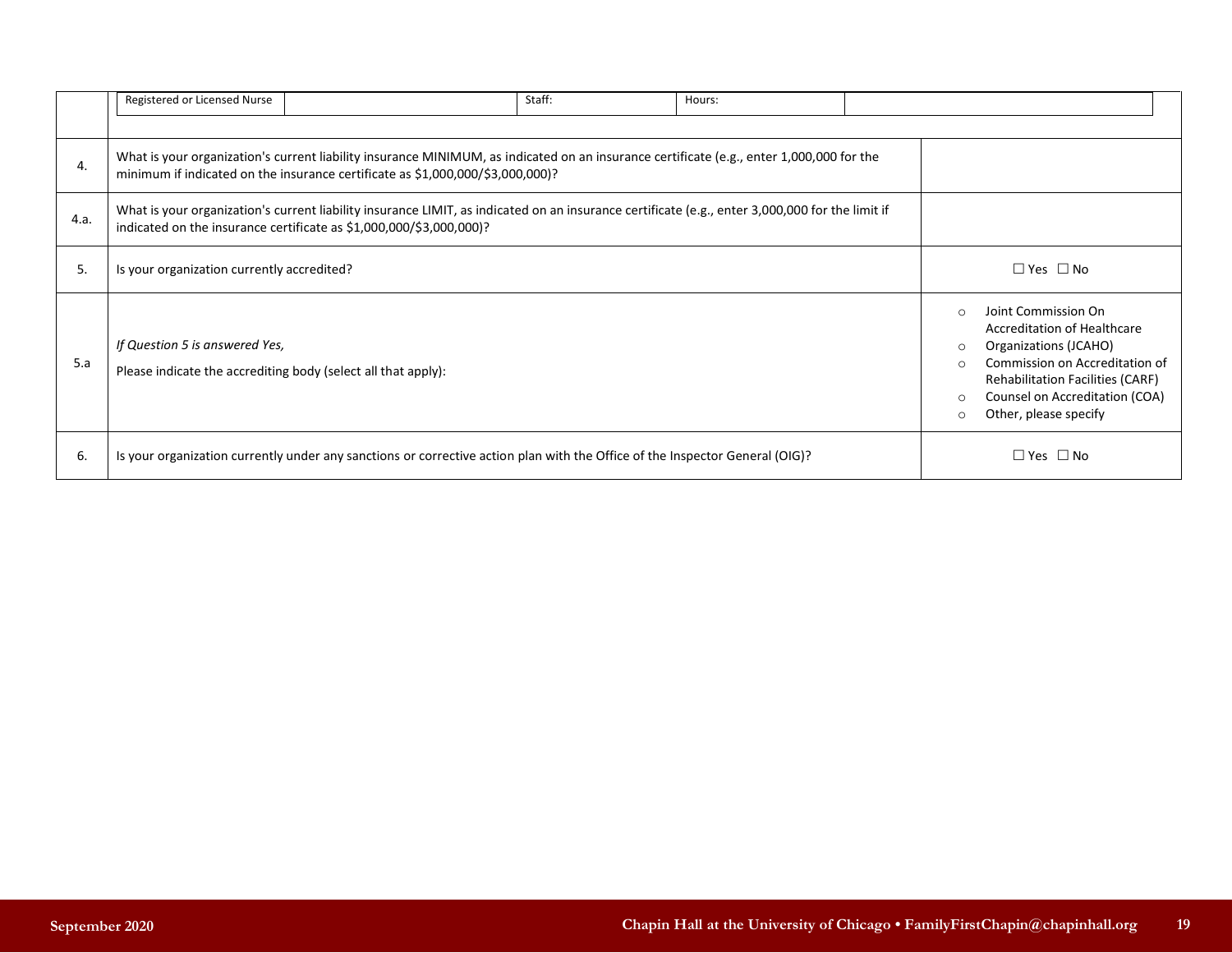|      | <b>PART 2: FINANCIAL SUSTAINABILITY</b>                                                                                                                                                                                                                                                                                                              |            |  |  |  |  |  |
|------|------------------------------------------------------------------------------------------------------------------------------------------------------------------------------------------------------------------------------------------------------------------------------------------------------------------------------------------------------|------------|--|--|--|--|--|
| 7.   | Per your agreement with DCBS as a licensed PCP or PCC, your organization currently receives revenue from DCBS for DCBS children placed<br>with your organization. Does your organization's annual revenue include additional funding sources outside of DCBS funds (e.g. fund<br>raising, contracts, private pay, Medicaid, or other federal funds)? | □ Yes □ No |  |  |  |  |  |
| 7.a. | What percentage of your organization's annual revenue is comprised of funds from DCBS?<br>For example: your organization's DCBS funded revenue in FY2018 was \$200,000 and your organization's total annual revenue in FY2018 was<br>\$300,000; therefore, your DCBS funded annual revenue is approximately 67%.                                     |            |  |  |  |  |  |
| 7.b. | Please provide any comments about the value entered for the DCBS funded annual revenue:                                                                                                                                                                                                                                                              |            |  |  |  |  |  |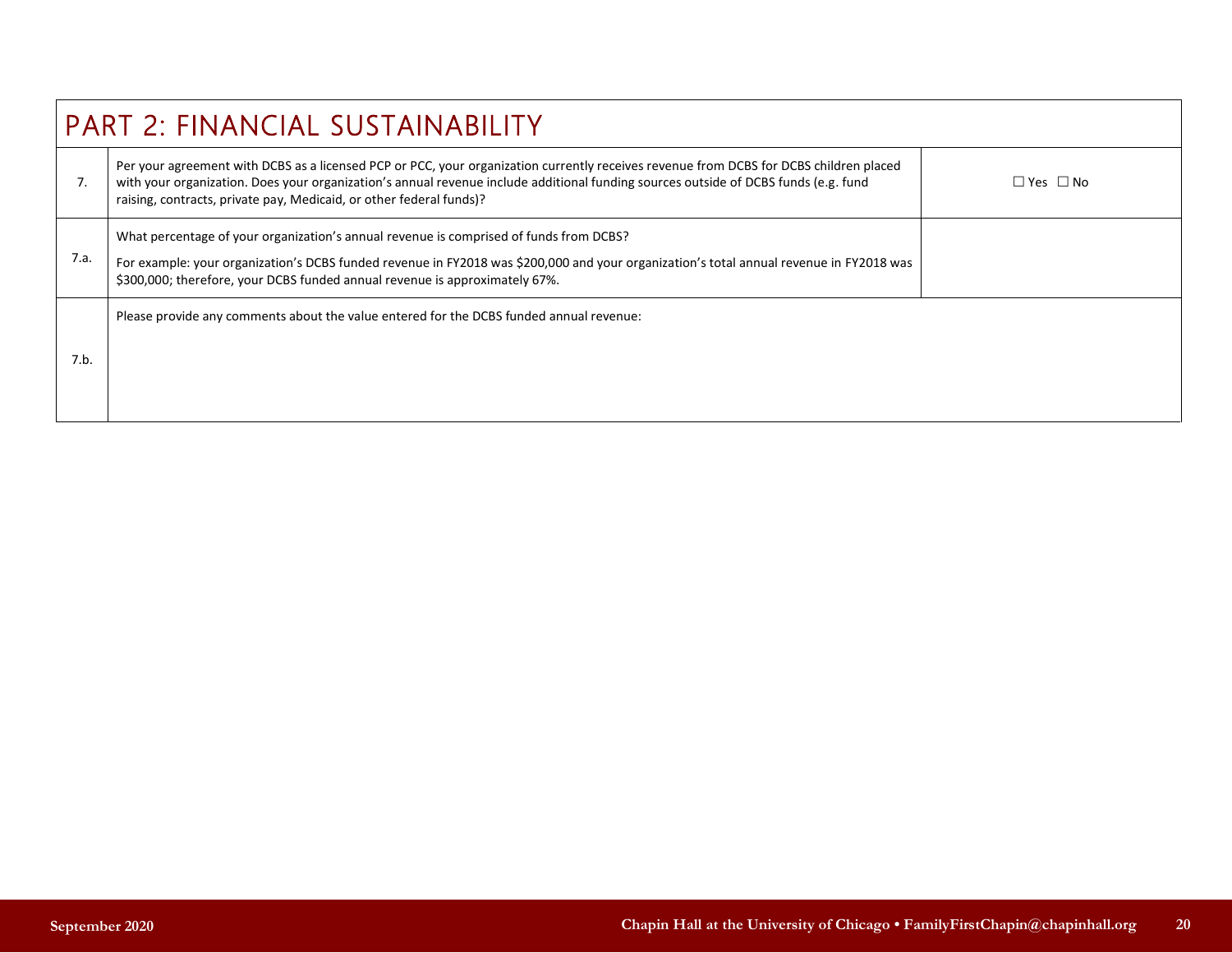| <b>PART 3: SERVICES</b>                    |                                                                                                                                                                                                                                                                                                                                                                                                                                                                                                                                                                                                                                                                                                                                                                                                                                       |  |  |
|--------------------------------------------|---------------------------------------------------------------------------------------------------------------------------------------------------------------------------------------------------------------------------------------------------------------------------------------------------------------------------------------------------------------------------------------------------------------------------------------------------------------------------------------------------------------------------------------------------------------------------------------------------------------------------------------------------------------------------------------------------------------------------------------------------------------------------------------------------------------------------------------|--|--|
| 8.                                         | Does your organization provide the following service(s) to youth? Check all that apply.                                                                                                                                                                                                                                                                                                                                                                                                                                                                                                                                                                                                                                                                                                                                               |  |  |
| Screening                                  | Screening shall be the determination of the likelihood that a person has a mental health, substance use, or co-occurring mental health and substance use disorder.<br>The purpose is not to establish the presence or specific type of such a disorder but to establish the need for an in-depth assessment.                                                                                                                                                                                                                                                                                                                                                                                                                                                                                                                          |  |  |
| Assessment                                 | Assessment shall include gathering information and engaging in a process with the client that enables the provider to establish the presence or absence of a mental<br>health and/or substance use disorder, determine the client's readiness for change, identify client strengths or problem areas that may effect the process of<br>treatment and recovery, and engage the client in the development of an appropriate treatment relationship. The purpose of an assessment is to establish (or rule<br>out) the existence of a clinical disorder or service need and to work with the client to develop a treatment and service plan, if a clinical disorder or service need is<br>assessed. This does not include psychological or psychiatric evaluations or assessments.                                                       |  |  |
| Psychological<br><b>Testing</b>            | Psychological testing for individuals with mental health, substance use, or co-occurring mental health and substance use disorders may include psychodiagnostic<br>assessment of personality, psychopathology, emotionality, and/or intellectual abilities. The service also includes interpretation and written report of testing results.                                                                                                                                                                                                                                                                                                                                                                                                                                                                                           |  |  |
| <b>Crisis Intervention</b>                 | Crisis intervention shall be a therapeutic intervention provided for the purpose of immediately reducing or eliminating risk of physical or emotional harm to the<br>client, or others. The service shall be provided as an immediate relief to the presenting problem or threat. It must be followed by non-crisis service referral as<br>appropriate. It must be provided in a face-to-face, one-on-one encounter between the provider and the client. Crisis intervention may include further service<br>prevention planning such as lethal means reduction for suicide risk and substance use relapse prevention.                                                                                                                                                                                                                 |  |  |
| <b>Mobile Crisis</b>                       | Mobile crisis is a multi-disciplinary team based intervention that ensures access to acute mental health and substance use services and supports. The service aims to<br>effect symptom or harm reduction, or to safely transition an individual in acute crisis to the appropriate least restrictive level of care. Mobile crisis services are<br>provided face-to-face and available in locations outside of the provider's facility (e.g., home or community) 24 hours per day, 7 days per week and 365 days per<br>year. This service is provided in duration of less than 24 hours and is not an overnight service. Mobile crisis involves all supports and services necessary to provide<br>integrated crisis prevention, assessment and disposition, intervention, continuity of care recommendations, and follow-up services. |  |  |
| <b>Residential Crisis</b><br>Stabilization | "Residential Crisis Stabilization services are provided in Crisis Stabilization Units. Crisis Stabilization Units are community-based, residential programs that offer an<br>array of services including screening, assessment, treatment planning, individual, group, and family therapy, and peer support in order to stabilize a crisis and divert<br>the individual from a higher level of care. It is not part of a hospital. They are used when individuals in a behavioral health emergency cannot be safely<br>accommodated within the community, are not in need of hospitalization but need overnight care.<br>The purpose is to stabilize the individual, provide treatment for acute withdrawal, when appropriate, and re-integrate him back into the community, or other                                                 |  |  |
|                                            | appropriate treatment setting, in a timely fashion. These units provide a non-hospital residential setting and services 24-hours per day, seven (7) days per week, 365<br>days a year. The estimated length of stay for children is three (3) to five (5) days. The estimated length of stay for adults is seven (7) to 10 days. The component<br>services of crisis stabilization units are screening, assessment, service planning, psychiatric services, individual therapy, family therapy, group therapy, and peer<br>support."                                                                                                                                                                                                                                                                                                  |  |  |
| Day Treatment                              | "Day Treatment is a non-residential, intensive treatment program designed for children/youth under the age of 21 who have a mental health, substance use, or co-<br>occurring mental health and substance use disorder, and who are at high risk of out-of-home placement due to behavioral health issues. Intensive<br>coordination/linkage with schools and or other child serving agencies is included.<br>Intensive coordination is needed in order to successfully transition youth recipients to a lower level of care. See below for basic components of the required linkage<br>agreement between the provider and the local education authority that specifies the responsibility of the authority and the provider for: Appropriately licensed                                                                              |  |  |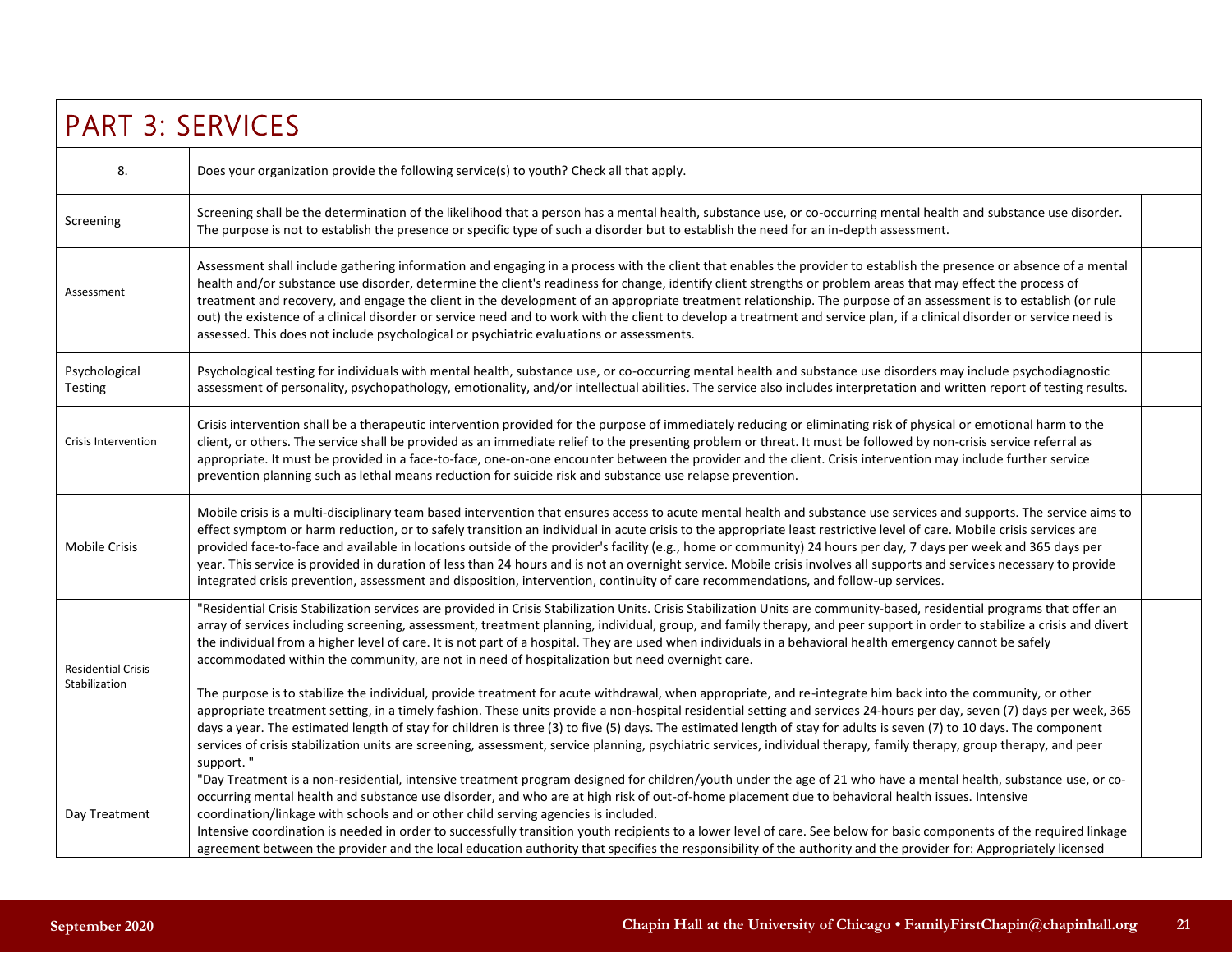|                                         | teachers and provisions for their professional development; Educational supports including classroom aides and textbooks; Educational facilities; Physical education<br>and recreational therapies; Transportation; and Transition planning.                                                                                                                                                                                                                                                                                                                                                                                                                                                                                                                                                                                                                                                                                                                                                                                                                                                                                                                 |  |
|-----------------------------------------|--------------------------------------------------------------------------------------------------------------------------------------------------------------------------------------------------------------------------------------------------------------------------------------------------------------------------------------------------------------------------------------------------------------------------------------------------------------------------------------------------------------------------------------------------------------------------------------------------------------------------------------------------------------------------------------------------------------------------------------------------------------------------------------------------------------------------------------------------------------------------------------------------------------------------------------------------------------------------------------------------------------------------------------------------------------------------------------------------------------------------------------------------------------|--|
|                                         | Day treatment services do not include services covered in a child's Individualized Education Plan (IEP). Day treatment may focus on resolving multiple mental health<br>and/or substance use issues and is typically provided as an alternative to a school or other traditional day time setting for children."                                                                                                                                                                                                                                                                                                                                                                                                                                                                                                                                                                                                                                                                                                                                                                                                                                             |  |
| Peer Support                            | Peer Support is emotional support that is provided by persons having a mental health, substance use, or co-occurring mental health and substance use disorder to<br>others sharing a similar mental health, substance use, or co-occurring mental health and substance use disorder in order to bring about a desired social or personal<br>change. It is an evidence-based practice. Peer Support Services are structured and scheduled non-clinical but therapeutic activities with individual clients or groups<br>provided by a self-identified consumer of mental health, substance use, or co-occurring mental health and substance use disorder services who has been trained<br>and certified in accordance with state regulations. Services should promote socialization, recovery, self-advocacy, preservation and enhancement of community<br>living skills for the client.                                                                                                                                                                                                                                                                       |  |
| Parent/Family Peer<br>Support           | Parent/Family Peer Support is emotional support that is provided by parents or family members of children having a mental health, substance use, or co-occurring<br>mental health and substance use disorder to parents or family members with a child sharing a similar mental health, substance use or co-occurring mental health<br>and substance use disorder in order to bring about a desired social or personal change. It is an evidence-based practice. Peer Support Services are structured and<br>scheduled non-clinical but therapeutic activities with individuals or groups provided by a self-identified parent/family member of a child/youth consumer of mental<br>health, substance use, or co-occurring mental health and substance use disorder services who has been trained and certified in accordance with state regulations.<br>Services should promote socialization, recovery, self-advocacy, preservation and enhancement of community living skills for the client.                                                                                                                                                             |  |
| Intensive Outpatient<br>Program         | Intensive Outpatient Program (IOP) is an alternative to or transition from inpatient hospitalization or partial hospitalization for mental health and/or substance use<br>disorders. An IOP must offer a multi-modal, multi-disciplinary structured outpatient treatment program that is significantly more intensive than individual, group,<br>and family therapies. IOP services must be provided at least three (3) hours per day and at least three (3) days per week. Programming must include individual<br>therapy, group therapy, and family therapy unless contraindicated, crisis intervention as it would occur in the setting where IOP is being provided, and<br>psychoeducation (Psychoeducation is one component of outpatient therapy for mental health conditions. During psychoeducation, the client and/or his family is<br>provided with knowledge about his diagnosis, the causes of that condition, and the reasons why a particular treatment might be effective for reducing his<br>symptoms. Clients and their families gain empowerment to understand and accept the diagnosis and learn to cope with it in a successful manner). |  |
| <b>Individual Outpatient</b><br>Therapy | Individual Outpatient Therapy shall consist of a face-to-face therapeutic intervention provided in accordance with a recipient's identified treatment plan and is<br>aimed at the deduction of adverse symptoms and improved functioning. Individual therapy must be provided as a one-on-one encounter between the provider and<br>the client. Individual therapy services shall be limited to a maximum of three (3) hours per day, per client, but can be exceeded based on medical necessity.                                                                                                                                                                                                                                                                                                                                                                                                                                                                                                                                                                                                                                                            |  |
| <b>Group Outpatient</b><br>Therapy      | Group therapy shall be therapeutic intervention provided to a group of unrelated persons, with the exception of multi-family group therapy. A group consists of no<br>more than twelve persons. It is usually for a limited time period (generally 1 to 11/2 hours in duration). In group therapy, clients are involved with one another at a<br>cognitive and emotional level. Group therapy focuses on psychological needs of the clients as evidenced in each client's plan of treatment. Group therapy centers<br>on goals such as building and maintaining healthy relationships, personal goal setting, and the exercise of personal judgment. The group shall have a deliberate<br>focus and must have a defined course of treatment. Individual notes must be written for each recipient within the group and be kept in that individual's medical<br>record. Services shall be limited to a maximum of three (3) hours of group therapy per day, per client, but can be exceeded based on medical necessity.                                                                                                                                        |  |
| <b>Family Outpatient</b><br>Therapy     | Family Therapy shall consist of a face-to-face therapeutic intervention provided through scheduled therapeutic visits between the therapist and the recipient and<br>one or more members of a recipient's family to address issues interfering with the relational functioning of the family and improve interpersonal relationships<br>within the home environment.                                                                                                                                                                                                                                                                                                                                                                                                                                                                                                                                                                                                                                                                                                                                                                                         |  |
| <b>Collateral Outpatient</b><br>Therapy | Collateral services shall be limited to recipients under the age of twenty-one, who are clients of the rendering provider. A collateral service shall be a face-to-face<br>encounter with a parent/caregiver, legal representative/guardian, school personnel or other person in a position of custodial control or supervision of the client, for                                                                                                                                                                                                                                                                                                                                                                                                                                                                                                                                                                                                                                                                                                                                                                                                           |  |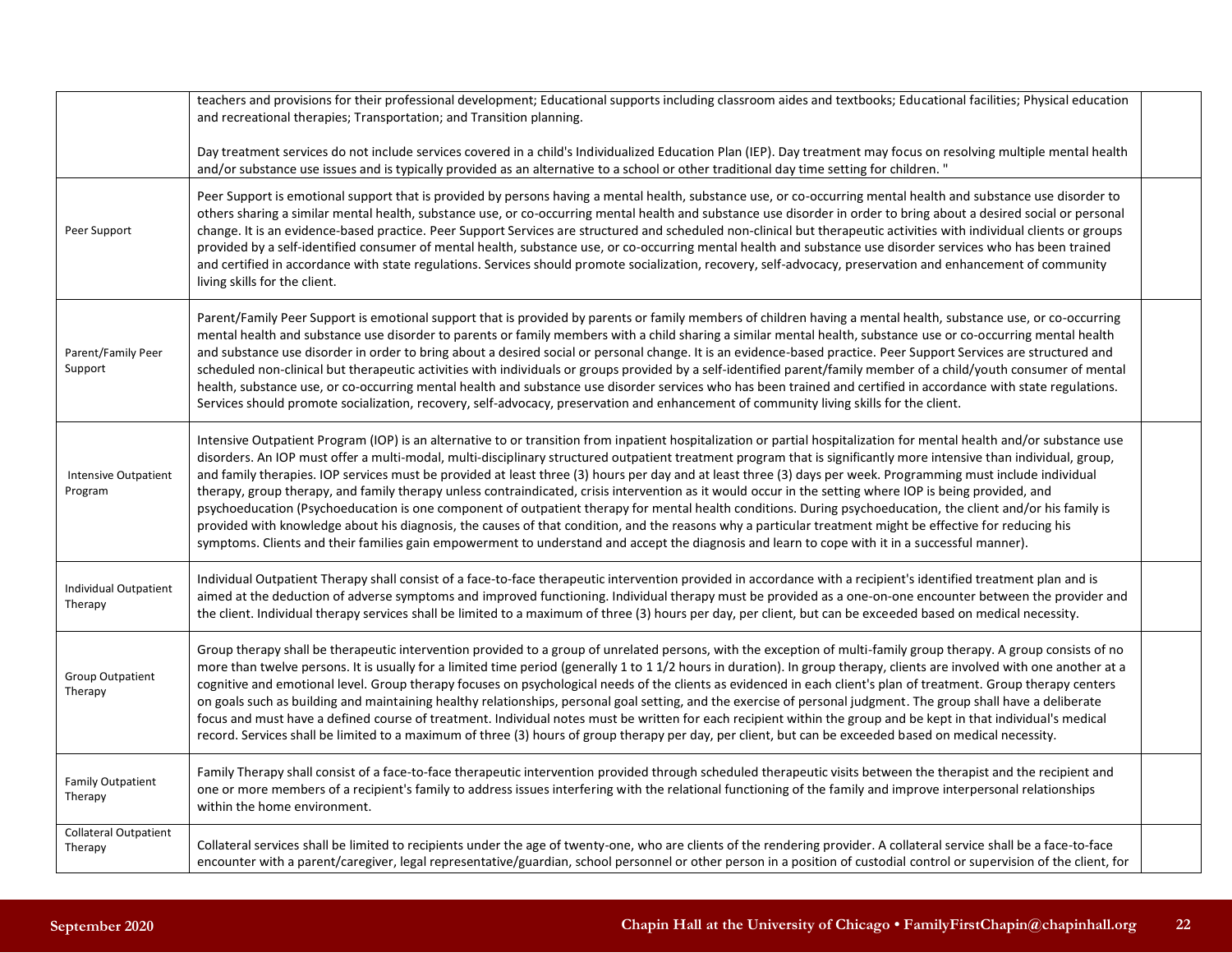|                                                                   | the purpose of providing counseling or consultation on behalf of a client in accordance with an established plan of treatment. The parent or legal representative in a<br>role of supervision of the client shall give written approval for this service. This service is only reimbursable for a recipient under age 21.                                                                                                                                                                                                                                                                                                                                                                                                                                                                                                                                                                                                                                                                                                                                                                                                                                                                                                                                                                                                                         |
|-------------------------------------------------------------------|---------------------------------------------------------------------------------------------------------------------------------------------------------------------------------------------------------------------------------------------------------------------------------------------------------------------------------------------------------------------------------------------------------------------------------------------------------------------------------------------------------------------------------------------------------------------------------------------------------------------------------------------------------------------------------------------------------------------------------------------------------------------------------------------------------------------------------------------------------------------------------------------------------------------------------------------------------------------------------------------------------------------------------------------------------------------------------------------------------------------------------------------------------------------------------------------------------------------------------------------------------------------------------------------------------------------------------------------------|
| Partial Hospitalization                                           | "Partial Hospitalization is a short-term (average of four (4) to six (6) weeks), less than 24-hour, intensive treatment program for individuals experiencing significant<br>impairment to daily functioning due to substance use disorders, mental health disorders, or co-occurring mental health and substance use disorders. Partial<br>Hospitalization may be provided to adults or children. This service is designed for individuals who cannot effectively be served in community-based therapies or IOP.<br>The program consists of individual, group, family therapies and medication management. Educational, vocational, or job training services that may be provided as<br>part of Partial Hospitalization are not reimbursed by Medicaid. The program has an agreement with the local educational authority to come into the program to<br>provide all educational components and instruction with are not Medicaid billable or reimbursable. Services in a Medicaid-eligible child's Individual Education Plan<br>(IEP) are coverable under Medicaid. Partial Hospitalization is typically provided for at least four (4) hours per day. Partial Hospitalization is typically focused on one                                                                                                                                       |
| Service Planning                                                  | primary presenting problem (i.e., Substance use, sexual reactivity, etc.)."<br>Service planning involves assisting the recipient in creating an individualized plan for services needed for maximum reduction of a mental health disorder and<br>restoration of a recipient to his best possible functional level. A person-centered planning process is required. The plan is directed by the recipient and must include<br>practitioners of the recipient's choosing. The providers include more than licensed professionals-it may include the recipient (and his guardian if applicable), care<br>coordinator, other service providers, family members or other individuals that the recipient chooses.                                                                                                                                                                                                                                                                                                                                                                                                                                                                                                                                                                                                                                       |
| <b>Residential Services</b><br>for Substance Use<br>Disorder      | "Residential services for substance use disorders is residential treatment (24 hour/day) that may be short-term or long-term for the purposes of providing intensive<br>treatment and skills building, in a structured and supportive environment, to assist individuals (children and adults) to obtain abstinence and enter into alcohol/drug<br>addiction recovery. This service is provided in a 24-hour live-in facility that offers a planned and structured regimen of care that aims to treat persons with<br>addictions or substance use disorders and assists them in making the necessary changes in their lives that will enable them to live drug or alcohol free lives.                                                                                                                                                                                                                                                                                                                                                                                                                                                                                                                                                                                                                                                             |
|                                                                   | Individuals must have been assessed and meet criteria for approval of residential services, utilizing a nationally recognized assessment tool. "                                                                                                                                                                                                                                                                                                                                                                                                                                                                                                                                                                                                                                                                                                                                                                                                                                                                                                                                                                                                                                                                                                                                                                                                  |
| Screening, Brief<br>Intervention, and<br>Referral to<br>Treatment | SBIRT is an evidence-based early intervention approach that targets individuals with non-dependent substance use to provide effective strategies for intervention<br>prior to the need for more extensive or specialized treatment. SBIRT consists of three major components: Screening-Assessing an individual for risky substance use<br>behaviors using standardized screening tools; Brief Intervention- Engaging a patient showing risky substance use behaviors in a short conversation, providing<br>feedback and advice; and Referral Treatment- Provides a referral to additional mental health, substance use, or co-occurring mental health and substance use<br>disorder services to patients who screen in need of additional services to address substance use. The Referral to Treatment is part of the Brief Intervention and thus<br>referral to a behavioral health service.                                                                                                                                                                                                                                                                                                                                                                                                                                                    |
| Assertive<br>Community<br>Treatment                               | "Assertive community treatment (ACT) is an evidence-based psychiatric rehabilitation practice which provides a comprehensive approach to service delivery for<br>consumers with serious mental illnesses. ACT uses a multidisciplinary team of professionals including psychiatrists, nurses, case managers, therapists and peer<br>support specialists. Component services include assessment, treatment planning, case management, medication management including administration, individual<br>and group therapy, peer support, mobile crisis intervention, mental health consultation, family support and basic living skills. Mental health consultation involves<br>brief, collateral interactions with other treating professionals who may have information for the purposes of treatment planning and service delivery.<br>Family support involves the ACT team working with the recipient's natural support systems to improve family relations in order to reduce conflict and increase<br>recipient autonomy and independent functioning. Basic living skills are rehabilitative services focused on restoring activities of daily living to reduce disability and<br>improve function (i.e., taking medications, housekeeping, meal preparation, hygiene, interacting with neighbors) necessary to maintain independent functioning |
|                                                                   | and community living."                                                                                                                                                                                                                                                                                                                                                                                                                                                                                                                                                                                                                                                                                                                                                                                                                                                                                                                                                                                                                                                                                                                                                                                                                                                                                                                            |
| Comprehensive<br><b>Community Support</b><br>Services             | Comprehensive Community Support Services covers activities necessary to allow individuals with mental illness to live with maximum independence in the<br>community. Activities are intended to assure successful community living through utilization of skills training as identified in the individual service plan. Skills<br>training is designed to reduce a mental health disorder and restore the recipient to his best possible functional level. Comprehensive community support services                                                                                                                                                                                                                                                                                                                                                                                                                                                                                                                                                                                                                                                                                                                                                                                                                                               |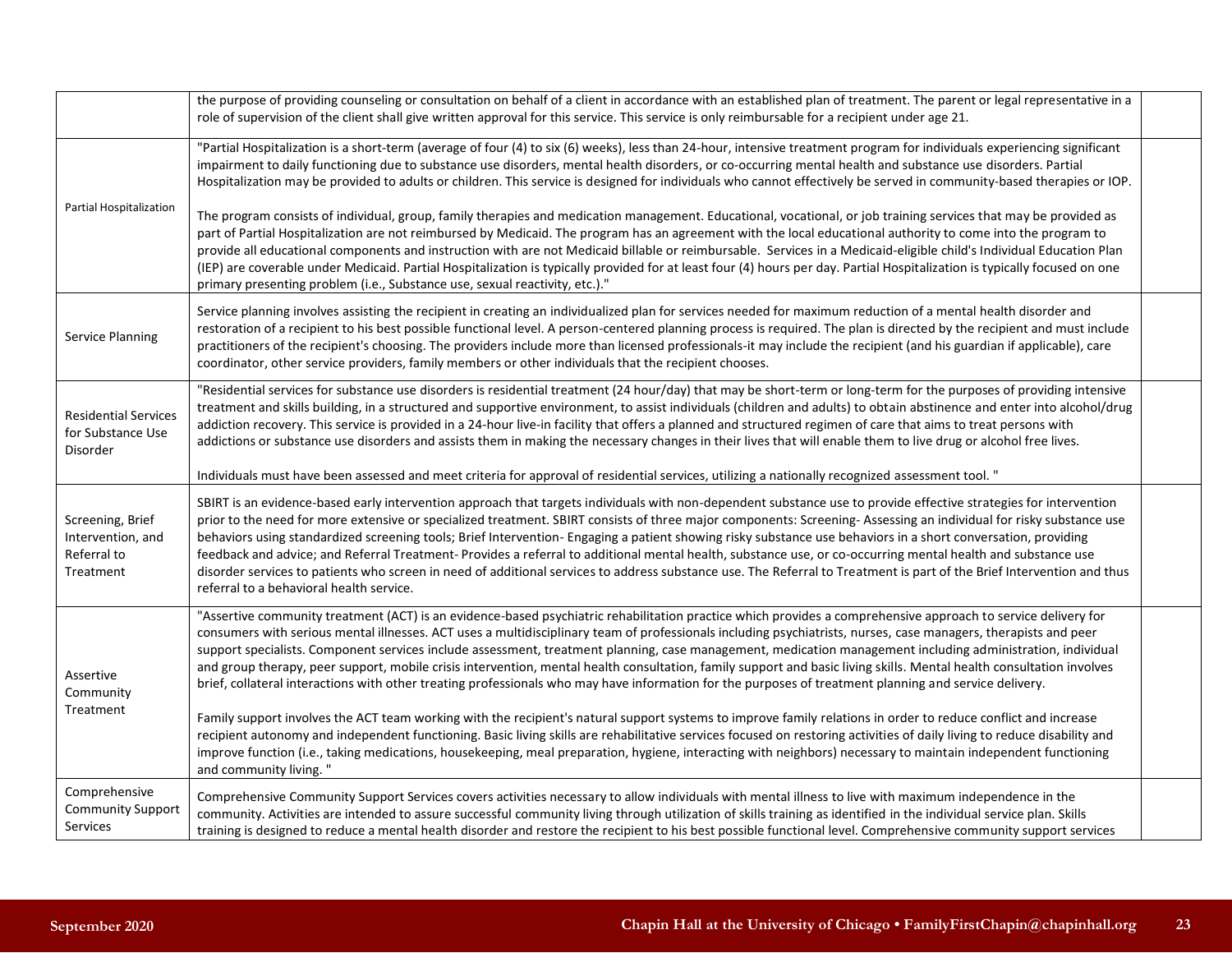|                                                                  | consists of using a variety of psychiatric rehabilitation techniques to improve daily living skills, self-monitoring of symptoms and side effects, emotional regulation<br>skills, crisis coping skills and developing and enhancing interpersonal skills.                                                                                                                                                                                                                                                                                                                                                                                                                                                                                                                                                                                                                                                                                       |                                                                                                                                                                                                                                                                                                                                                                                                                                                                                                                                                                                                                                                                                                                                                                                                                                                                                                                                                                                                                                 |  |  |
|------------------------------------------------------------------|--------------------------------------------------------------------------------------------------------------------------------------------------------------------------------------------------------------------------------------------------------------------------------------------------------------------------------------------------------------------------------------------------------------------------------------------------------------------------------------------------------------------------------------------------------------------------------------------------------------------------------------------------------------------------------------------------------------------------------------------------------------------------------------------------------------------------------------------------------------------------------------------------------------------------------------------------|---------------------------------------------------------------------------------------------------------------------------------------------------------------------------------------------------------------------------------------------------------------------------------------------------------------------------------------------------------------------------------------------------------------------------------------------------------------------------------------------------------------------------------------------------------------------------------------------------------------------------------------------------------------------------------------------------------------------------------------------------------------------------------------------------------------------------------------------------------------------------------------------------------------------------------------------------------------------------------------------------------------------------------|--|--|
| Therapeutic<br>Rehabilitation<br>Program - Mental<br>Health only | A Therapeutic Rehabilitation Program is a rehabilitative service for adults with serious mental illness and children with serious emotional disabilities designed to<br>maximize reduction of a mental health disorder and restoration of the recipient's best possible functional level. Services shall be designed for the reduction in<br>disabilities related to social, personal, and daily living skills, as well as the restoration of these skills. The recipient establishes his own rehabilitation goals within the<br>person centered service plan. Component services are delivered using a variety of psychiatric rehabilitation techniques and focus on improving daily living skills<br>(hygiene, meal preparation, and medication adherence), self-monitoring of symptoms and side effects, emotional regulation skills, crisis coping skills and<br>interpersonal skills. Services may be delivered individually or in a group. |                                                                                                                                                                                                                                                                                                                                                                                                                                                                                                                                                                                                                                                                                                                                                                                                                                                                                                                                                                                                                                 |  |  |
| 9.                                                               | In the online survey, you will be asked to indicate the level of direct staff providing<br>each of the services selected in Question 8.                                                                                                                                                                                                                                                                                                                                                                                                                                                                                                                                                                                                                                                                                                                                                                                                          | Licensed Psychologist (LP)<br>$\circ$<br>Licensed Psychological Associate (LPA)<br>$\circ$<br>Licensed Psychological Practitioner (LPP)<br>$\circ$<br>Licensed Clinical Social Worker (LCSW)<br>$\circ$<br>Clinical Social Worker, Masters Level (CSW)<br>$\circ$<br>Licensed Professional Clinical Counselor (LPCC)<br>$\circ$<br>Licensed Professional Clinical Counselor Associate (LPCA)<br>$\circ$<br>Licensed Professional Art Therapist (LPAT)<br>$\circ$<br>Licensed Professional Art Therapist Associate (LPATA)<br>$\circ$<br>Licensed Marriage and Family Therapist (LMFT)<br>$\circ$<br>Marriage and Family Therapist Associate (MFTA)<br>$\circ$<br>Psychiatrist<br>$\circ$<br>Advanced Practice Registered Nurse (APRN)<br>$\circ$<br>Physician Assistant (PA)<br>$\circ$<br>Certified Alcohol and Drug Counselor (CADC)<br>$\circ$<br>Licensed Behavior Analyst (LBA)<br>$\circ$<br>Licensed Behavior Analyst Associate (LABA)<br>$\circ$<br>Bachelors level<br>$\circ$<br>Other non-Bachelors level<br>$\Omega$ |  |  |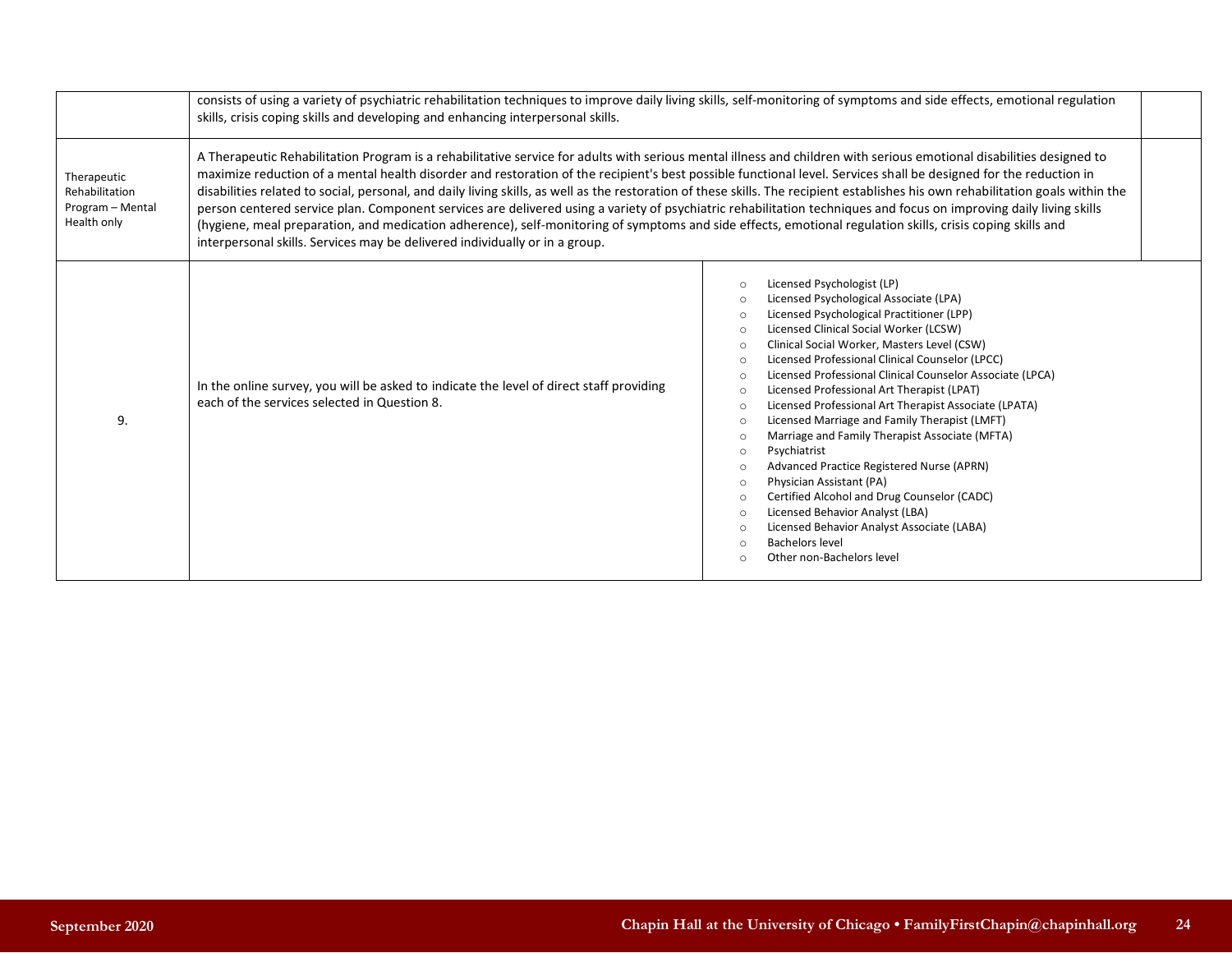| PART 4: SPECIAL POPULATIONS |                                                                                                                                                   |                      |  |
|-----------------------------|---------------------------------------------------------------------------------------------------------------------------------------------------|----------------------|--|
| 10.                         | Does your organization serve any special populations including, but not limited to, Developmentally Disabled, Intellectually Disabled,<br>Autism? | $\Box$ Yes $\Box$ No |  |
| 10.a.                       | Please specify the special population.<br>Provide a description of the direct service provided to this special population of youth.               |                      |  |
| 10.b.                       | Please specify any additional special population.<br>Provide a description of the direct service provided to this special population of youth.    |                      |  |
| 10.c.                       | Please specify any additional special population.<br>Provide a description of the direct service provided to this special population of youth.    |                      |  |
| 10.d.                       | Please specify any additional special population.<br>Provide a description of the direct service provided to this special population of youth.    |                      |  |
| 10.e.                       | Please specify any additional special population.<br>Provide a description of the direct service provided to this special population of youth.    |                      |  |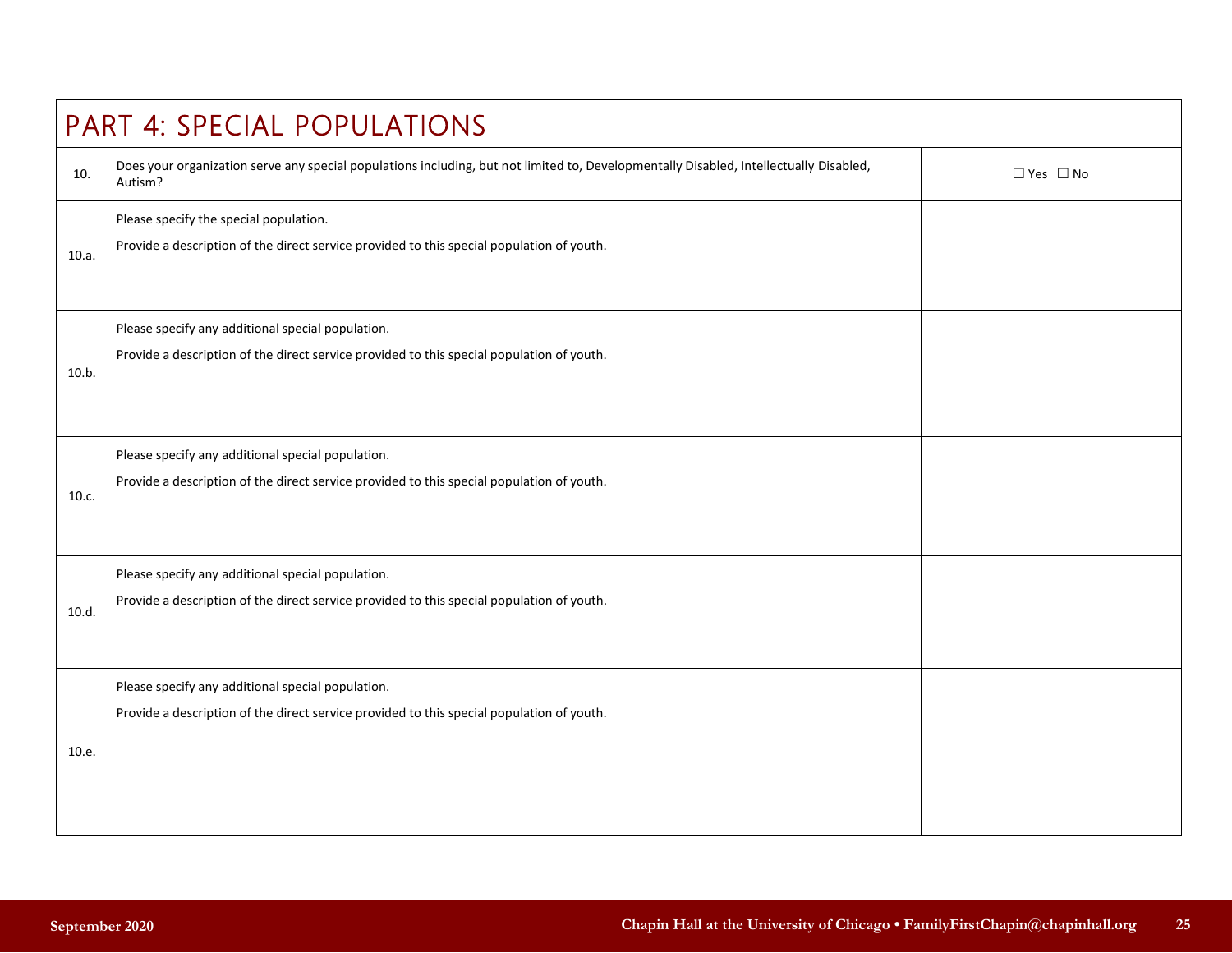| <b>PART 5: INFORMATION TECHNOLOGY SYSTEMS</b> |                                                                                                            |                                                                                                                                                                                                                                                   |  |  |
|-----------------------------------------------|------------------------------------------------------------------------------------------------------------|---------------------------------------------------------------------------------------------------------------------------------------------------------------------------------------------------------------------------------------------------|--|--|
| 11.                                           | Does your organization utilize an Information Technology System?                                           | $\square$ Yes $\square$ No                                                                                                                                                                                                                        |  |  |
| 11.a.                                         | What is the name of the system your organization utilizes?                                                 |                                                                                                                                                                                                                                                   |  |  |
| 11.b.                                         | Is your Information Technology system capable to handle the following<br>functions (check all that apply)? | Centralized scheduling<br>$\circ$<br>Clinical data with a Meaningful Use Certified Electronic Health Record (treatment<br>$\circ$<br>plans, medication prescribing & management, program notes, etc.)                                             |  |  |
|                                               |                                                                                                            | Comprehensive bio psycho social assessment<br>$\circ$<br>Submissions of claims electronically (using both 837i and 837p billing formats)<br>$\circ$<br>Financial accounting and revenue cycle management tools<br>$\circ$<br>Reporting<br>$\circ$ |  |  |
|                                               |                                                                                                            | <b>Quality Assurance</b>                                                                                                                                                                                                                          |  |  |